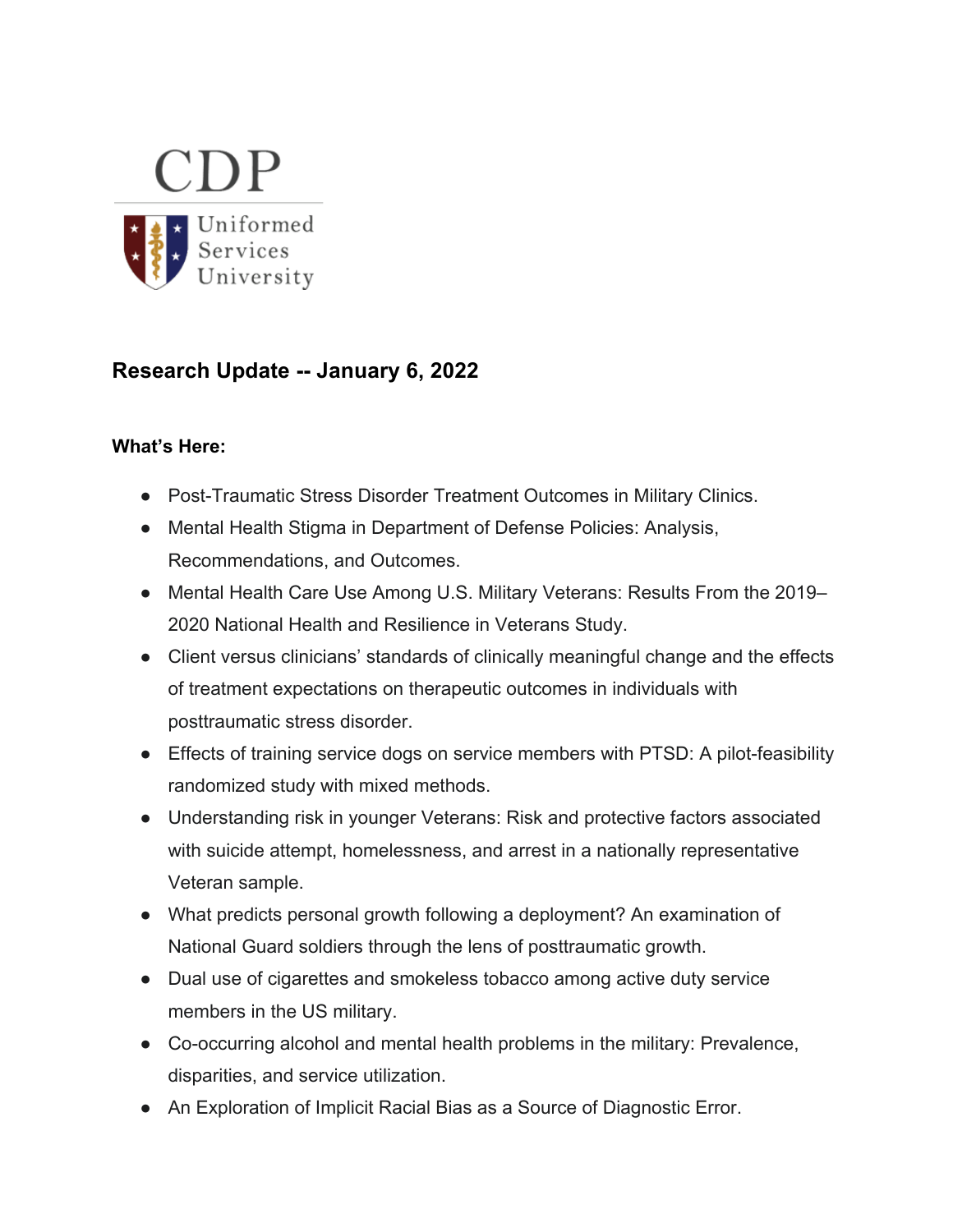- Health symptoms after war zone deployment-related mild traumatic brain injury: contributions of mental disorders and lifetime brain injuries.
- Self-reported neurobehavioral symptoms in combat veterans: An examination of NSI with mBIAS symptom validity scales and potential effects of psychological distress.
- The interplay between social interaction quality and wellbeing in military personnel during their initial two-years of service.
- Family Treatments for Individuals at Risk for Suicide.
- Dream Enactment Behaviors Associated With Posttraumatic Stress Disorder.
- Combat Deployment Experiences and Soldier Mental Health: Examining the Factor Structure of a Combat Experiences Scale.
- Pathways to mental health care in active military populations across the Five-Eyes nations: An integrated perspective.
- Risk Factors and Comorbidities of Eating Disorders in a Large Military Cohort.
- Literature Review of Sex Differences in mTBI.
- Evaluation of a Military Informed Care Training with Private Sector Healthcare Providers.
- Predicting marital health from adverse childhood experiences among United States air force active-duty personnel.
- The role of posttraumatic stress symptoms on memory complaints and performance in active-duty service members.
- Mental health symptoms among American veterans during the COVID-19 Pandemic.
- Risk factors for decline in cognitive performance following deployment-related mild traumatic brain injury: A preliminary report.
- A Pilot Randomized Controlled Trial of the Insomnia Coach Mobile App to Assess Its Feasibility, Acceptability, and Potential Efficacy.
- Links of Interest
- Resource of the Week: Provisional Numbers and Rates of Suicide by Month and Demographic Characteristics: United States, 2020 (Centers for Disease Control and Prevention, Division of Vital Statistics)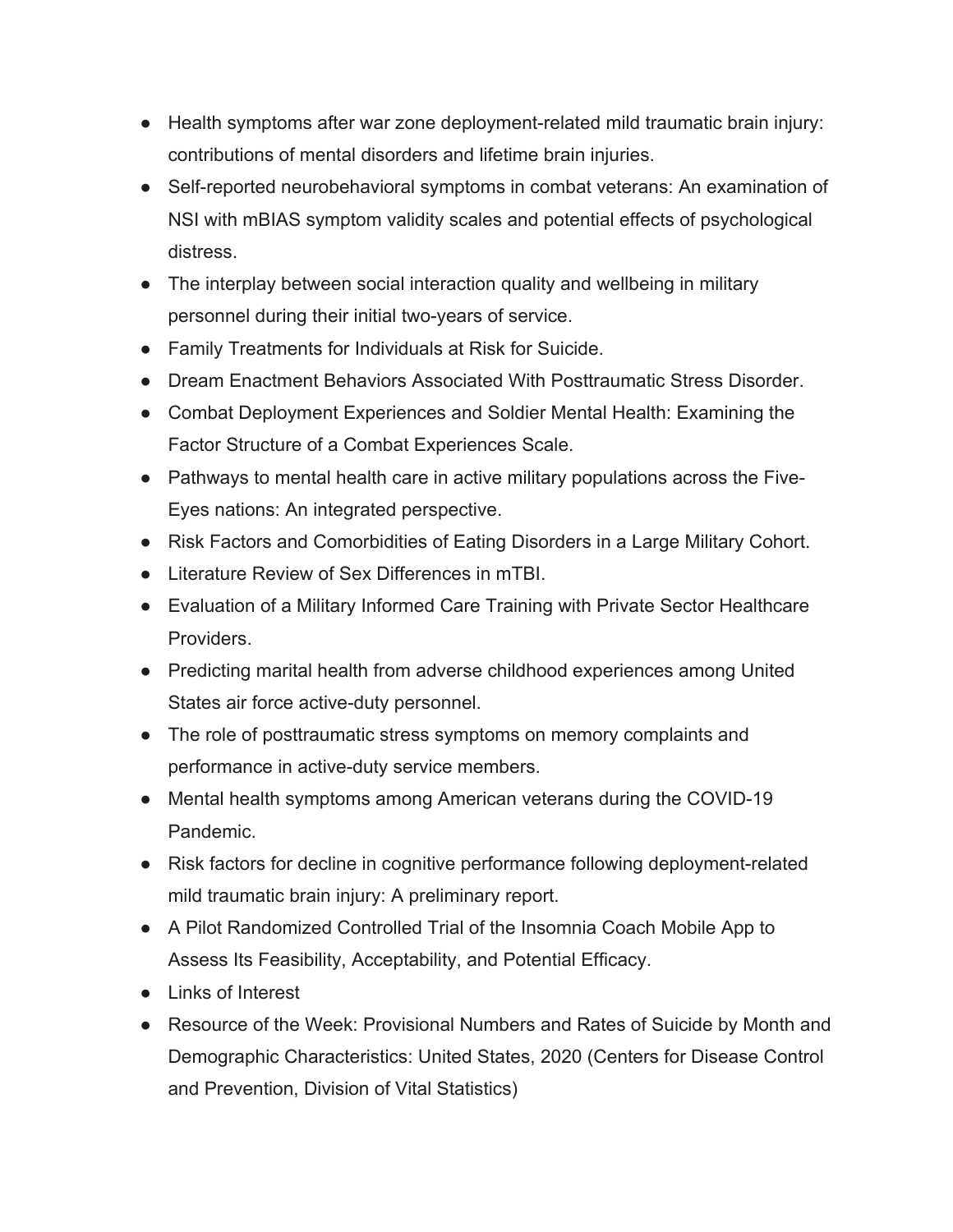### https://doi.org/10.1093/milmed/usab454

#### **Post-Traumatic Stress Disorder Treatment Outcomes in Military Clinics.**

Robert Mclay, MD, PhD, USNR, Susan Fesperman, MPH, Jennifer Webb-Murphy, PhD, Eileen Delaney, PhD, Vasudha Ram, MPH, Bonnie Nebeker, AA, Cleo Mae Burce, MA

Military Medicine Published: 13 November 2021

#### **Introduction**

Despite a wide literature describing the impact of PTSD on military personnel, there is limited information concerning the results of PTSD treatment within military clinics mental health. Having such information is essential for making predictions about service members' chances of recovery, choosing best treatments, and for understanding if new interventions improve upon the standard of care.

#### Materials and Methods

We reviewed data from the Psychological Health Pathways (PHP) database. Psychological Health Pathways is a standardized battery of demographics and psychometric outcome measures, including measurement of PTSD symptom severity, that is collected in military mental health clinics. We examined changes in PTSD symptom severity scores over time and developed logistic regression models to predict who responded to treatment, showed clinical success, or improved to the point that they could likely stay in the military.

#### **Results**

After about 10 weeks in mental health clinics, severity scores for PTSD, sleep, depression, resilience, and disability all improved significantly. Of 681 patients tracked, 38% had clinically significant reductions on the PTSD Checklist (PCL) (i.e., "treatment response"), 28% no longer met criteria for PTSD on the PCL, and 23% did both (i.e., "clinical treatment success"). For the ultimate end point of "military treatment success," defined as meeting criteria for both clinical treatment success and reporting that their work-related disability was mild or better, 12.8% of patients succeeded. Depression scores were the most powerful predictor of treatment failure.

-----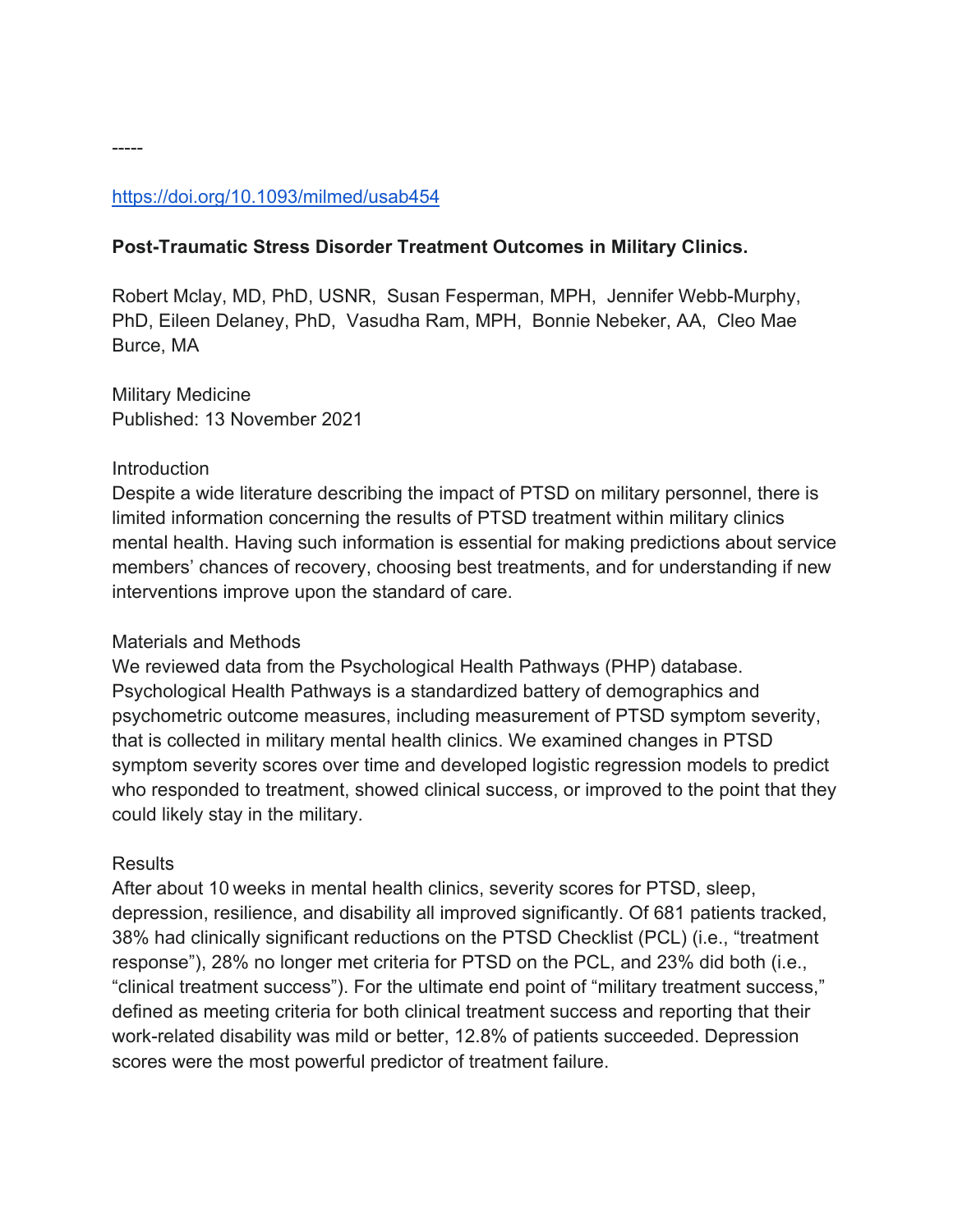**Conclusions** 

Recovery from PTSD is possible during military service, but it is less likely in individuals with certain negative prognostic factors, most notably severe depression.

—--

### https://doi.org/10.1093/milmed/usab471

# **Mental Health Stigma in Department of Defense Policies: Analysis, Recommendations, and Outcomes.**

Marjorie Campbell, PhD, Jennifer L Auchterlonie, MS, Zoe Andris, BA, Denise C Cooper, PhD, Tim Hoyt, PhD

Military Medicine Published: 13 November 2021

### **Introduction**

Mental health stigma is one of the most frequently reported barriers to mental health help-seeking in the military. Previous research has identified that stigma-increasing language in the United States military policies was a potential deterrent to treatmentseeking. In response to a 2016 Government Accountability Office report recommendation, the current study conducted a comprehensive review of Department of Defense and military service-specific policies to identify stigmatizing language provisions and recommend appropriate language changes.

# Methods

This review of policies comprised three sequential phases. First, a key-term search strategy was conducted on mental health (Phase 1) and substance misuse policies (Phase 2) to identify language that may contribute to stigma. Recommended language changes were identified, and the results of each phase were briefed to service-level Directors of Psychological Health. Approximately three years after initial identification, all mental health policies from Phase 1 for which language change recommendations had been made were examined to determine whether or not recommended changes had been incorporated (Phase 3).

# Results

Out of 285 mental health and substance misuse policies, 191 (67%) contained potentially stigmatizing language. Subsequent review of implementation showed that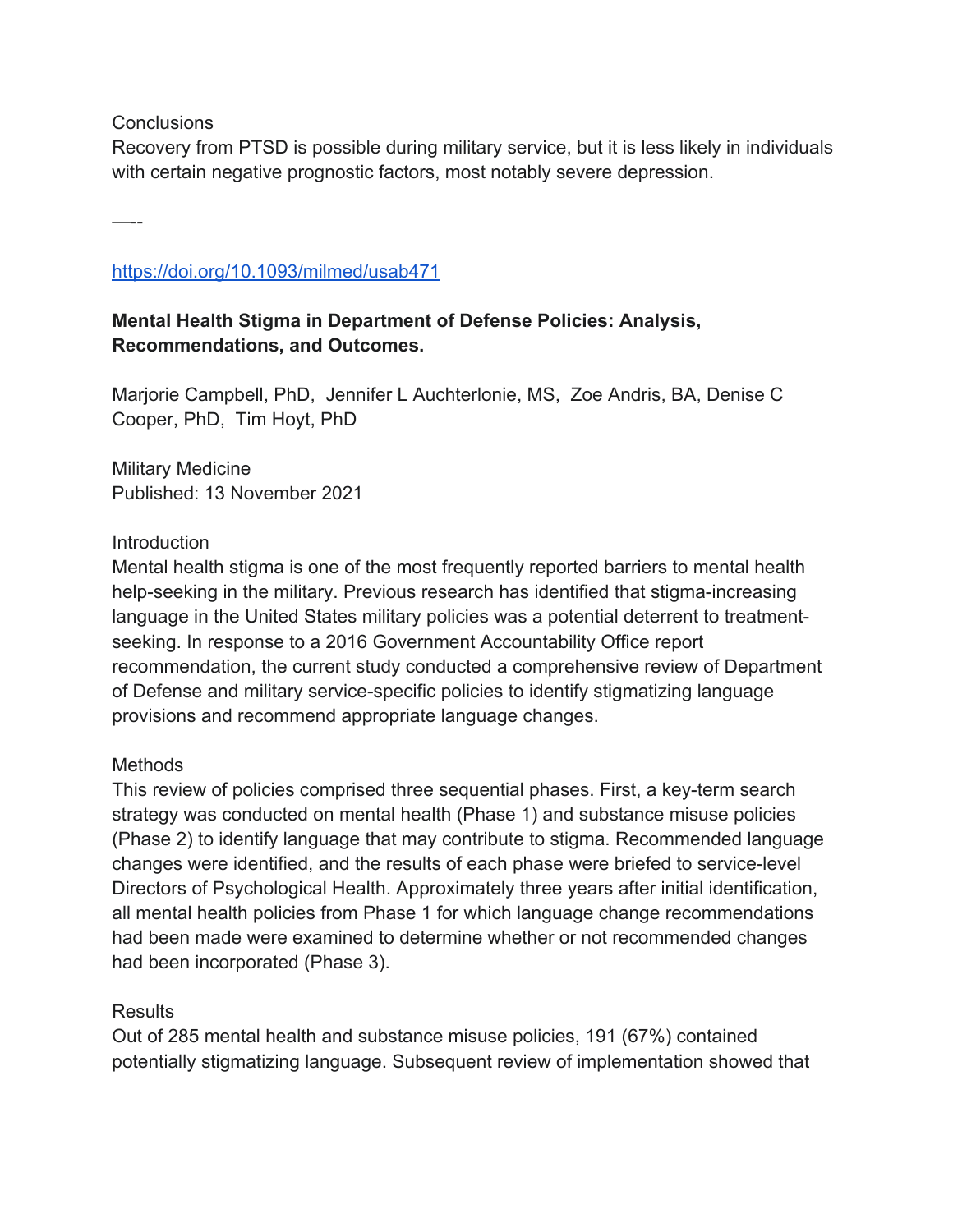partial or full recommended language changes had been made in 58.9% of 129 mental health-related policies that had been re-issued.

## **Conclusions**

This collaborative effort to identify and modify potentially stigmatizing language contributed to a substantial reduction in problematic policies across the military services. Future efforts should focus on reviewing new and re-issued policies to ensure that stigma-increasing language is not present as part of routine issuance. These efforts are part of ongoing work to address the association that language and terminology have on stigma and barriers to care.

—--

# https://doi.org/10.1176/appi.ps.202100112

# **Mental Health Care Use Among U.S. Military Veterans: Results From the 2019– 2020 National Health and Resilience in Veterans Study.**

Alexander C. Kline, Ph.D., Kaitlyn E. Panza, Ph.D., Brandon Nichter, Ph.D., Jack Tsai, Ph.D., Ilan Harpaz-Rotem, Ph.D., Sonya B. Norman, Ph.D., Robert H. Pietrzak, Ph.D., M.P.H.

Psychiatric Services Published Online:15 Nov 2021

# Objective:

Psychiatric and substance use disorders are prevalent among U.S. military veterans, yet many veterans do not engage in treatment. The authors examined characteristics associated with use of mental health care in a nationally representative veteran sample.

### Methods:

Using 2019–2020 data from the National Health and Resilience in Veterans Study (N=4,069), the authors examined predisposing, enabling, and need factors and perceived barriers to care as correlates of mental health care utilization (psychotherapy, counseling, or pharmacotherapy). Hierarchical logistic regression and relative importance analyses were used.

### Results:

Among all veterans, 433 (weighted prevalence, 12%) reported current use of mental health care. Among 924 (26%) veterans with a probable mental or substance use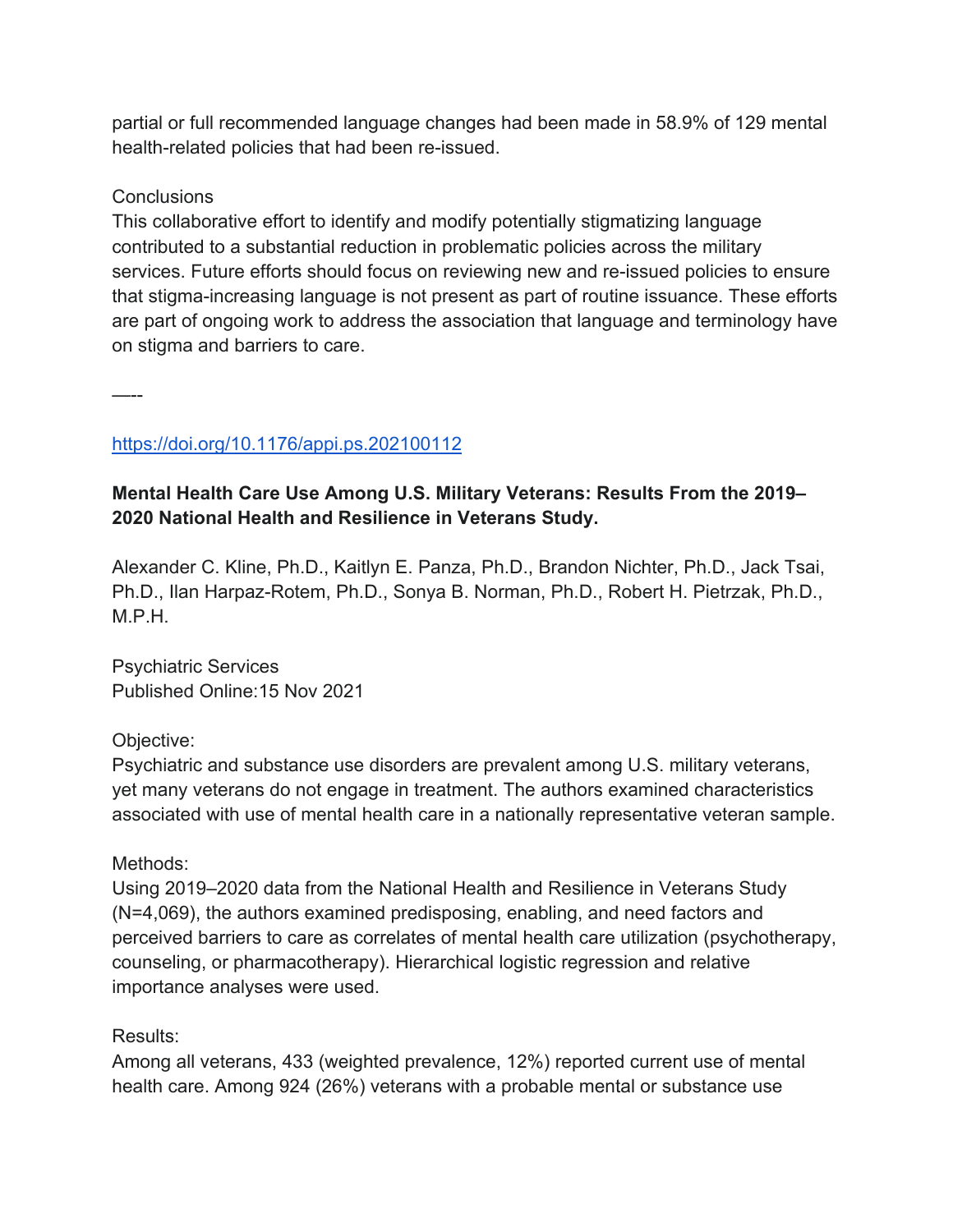disorder, less than a third (weighted prevalence, 27%) reported care utilization. Mental dysfunction (24%), posttraumatic stress disorder symptom severity (18%), using the U.S. Department of Veterans Affairs as primary health care provider (14%), sleep disorder (12%), and grit (i.e., trait perseverance including decision and commitment to address one's needs on one's own; 7%) explained most of the variance in mental health care utilization in this subsample. Grit moderated the relationship between mental dysfunction and use of care; among veterans with high mental dysfunction, those with high grit (23%) were less likely to use services than were those with low grit (53%).

# Conclusions:

A minority of U.S. veterans engaged in mental health care. Less stigmatized need factors (e.g., functioning and sleep difficulties) may facilitate engagement. The relationship between protective and need factors may help inform understanding of veterans' decision making regarding treatment seeking and outreach efforts.

—--

# https://doi.org/10.1016/j.beth.2021.12.007

**Client versus clinicians' standards of clinically meaningful change and the effects of treatment expectations on therapeutic outcomes in individuals with posttraumatic stress disorder.**

Sheradyn R. Matthews, Marja Elizabeth, Larissa N. Roberts, Reginald D.V. Nixon

Behavior Therapy Available online 28 December 2021

**Highlights** 

- There is limited research on clients' benchmarks of what represents clinical change.
- Clients with PTSD had benchmarks that are larger than current research standards.
- However, the majority of these benchmarks ( $\sim$ 80%) were within current standards.
- Clients' benchmarks had a small to moderate correlation with actual PTSD outcomes.
- Clients' positive treatment success beliefs correlated with reduced PTSD severity.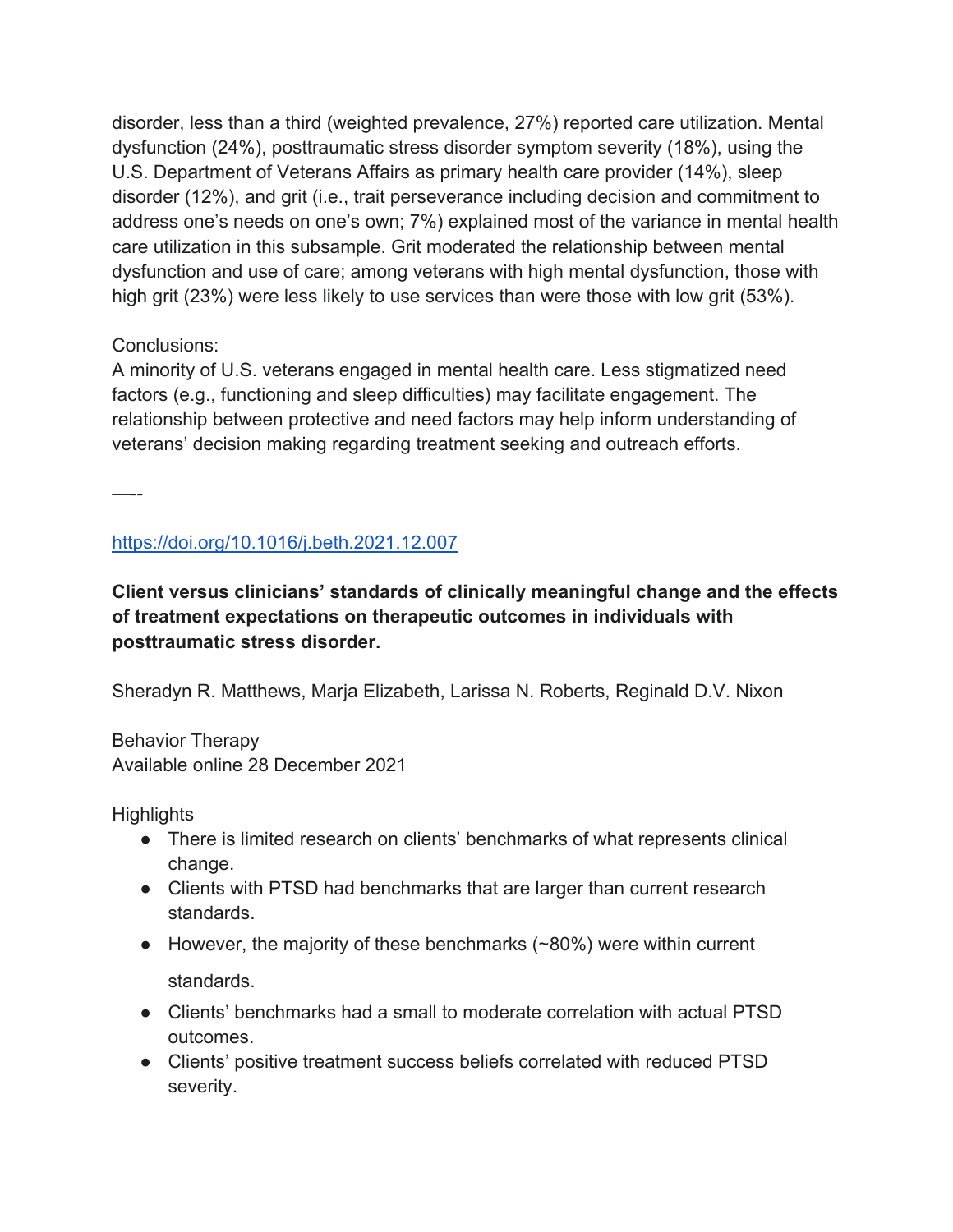#### **Abstract**

There is limited research on the concordance between client perceptions and clinician standards of the degree of symptom change required to achieve meaningful therapeutic improvement. This was investigated in an adult sample  $(N = 147)$  who received traumafocussed cognitive-behavioural therapies for posttraumatic stress disorder (PTSD). We examined whether clients' benchmarks of change were related to actual outcomes and the relationship between client expectations and their treatment outcomes. Clients completed measures indexing the level of symptom reduction required (in their view) to reflect a benefit or recovery from treatment and treatment expectations. Actual PTSD severity was indexed pre- and posttreatment via self-report and clinician-administered interview. Results demonstrated that the amount of change clients said they required to experience a benefit or recovery was significantly larger than typical clinical research standards. Nonetheless, the majority of client benchmarks of change (79.7-81.8%) were consistent with clinical research standards of what constitutes benefit or recovery. Client benchmarks were generally positively correlated with their actual outcomes. Clients' belief that treatment would be successful was associated with greater reductions in PTSD symptoms. These findings provide preliminary evidence that the standards used to determine clinically significant change are somewhat consistent with clients' own perceptions of required symptom change.

-----

#### https://doi.org/10.1080/08995605.2021.1984126

### **Effects of training service dogs on service members with PTSD: A pilot-feasibility randomized study with mixed methods.**

Preetha A. Abraham, Josh B. Kazman, Joshua A. Bonner, Meg D. Olmert, Rick A. Yount & Patricia A. Deuster

Military Psychology Published online: 19 Nov 2021

This pilot-feasibility randomized control trial examined effects of an adjunctive shortterm service dog training program (SDTP) for service members in out-patient treatment for PTSD. Twenty-nine volunteer participants were randomly assigned to either the SDTP ( $n = 12$ ) or waitlist ( $n = 17$ ); 20 participants were available for post-treatment evaluation. SDTP protocol consisted of six structured one-hour sessions with a dogtrainer conducted over two weeks, intended to train a service dog to help a fellow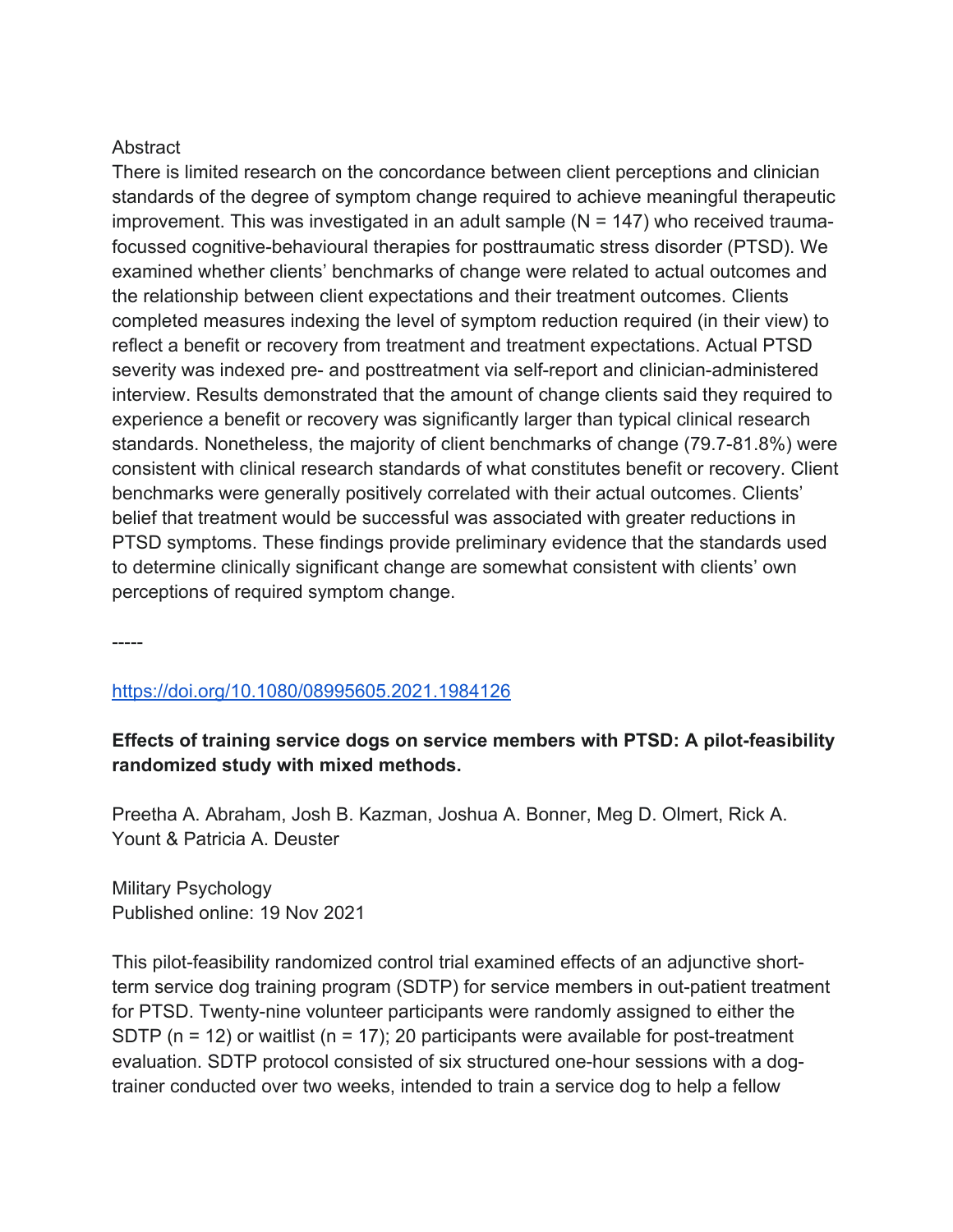Veteran. SMs completed symptom questionnaires (PTSD, insomnia, stress, depression, anxiety), and the SDTP group completed a post-intervention quantitative interview. Most effect sizes demonstrated moderate symptom reductions, both between-groups and within the SDTP group. Between-group effects were strongest for intrusive thoughts (Hedge's g = −0.66; 95%CI: −1.72, 0.23) and overall PTSD symptoms (g = −0.45; 95%CI: −1.47, 0.45); within-SDTP group effects were strongest for stress (d = −1.31, 95%CI: −2.17, −0.42), intrusive thoughts (d = −0.78, 95%CI: −1.55, 0.01) and hypervigilance (d = −0.77, 95%CI: −1.48, −0.04). Qualitative analyses indicated participants found SDTP in some ways challenging yet beneficial in multiple aspects of personal and social lives. Future work should examine optimal treatment parameters (e.g., duration, "dosing") when training dogs as an adjunct to other PTSD treatment.

—--

### https://doi.org/10.1080/08995605.2021.1982632

# **Understanding risk in younger Veterans: Risk and protective factors associated with suicide attempt, homelessness, and arrest in a nationally representative Veteran sample.**

Emily R. Edwards, Ariana Dichiara, Molly Gromatsky, Jack Tsai, Marianne Goodman & Robert Pietrzak

Military Psychology Published online: 27 Dec 2021

Accumulating research suggests unique patterns of suicide risk, homelessness, and criminal-justice involvement in younger (age < 40) relative to older (aged 40+) cohorts of Veterans. However, potential explanations for these differences remain unclear. To address this gap, we analyzed data from a nationally representative sample of more than 4,000 US military Veterans to compare risk and protective correlations of prior suicidal behavior, homelessness, and justice-involvement in younger versus older Veterans. Results revealed that younger Veterans were significantly more likely than older Veterans to have a history of suicide attempt(s) (13.9% vs. 2.7%) and homelessness (22.5% vs. 8.7%). They also scored higher on measures of risk factors and lower on measures of protective factors. However, some factors – specifically, resilience, grit, impulsiveness, perceptions of the effect of the military on one's life and social support – were less strongly associated with a history of adverse events in younger versus older Veterans. Findings highlight the need for preventative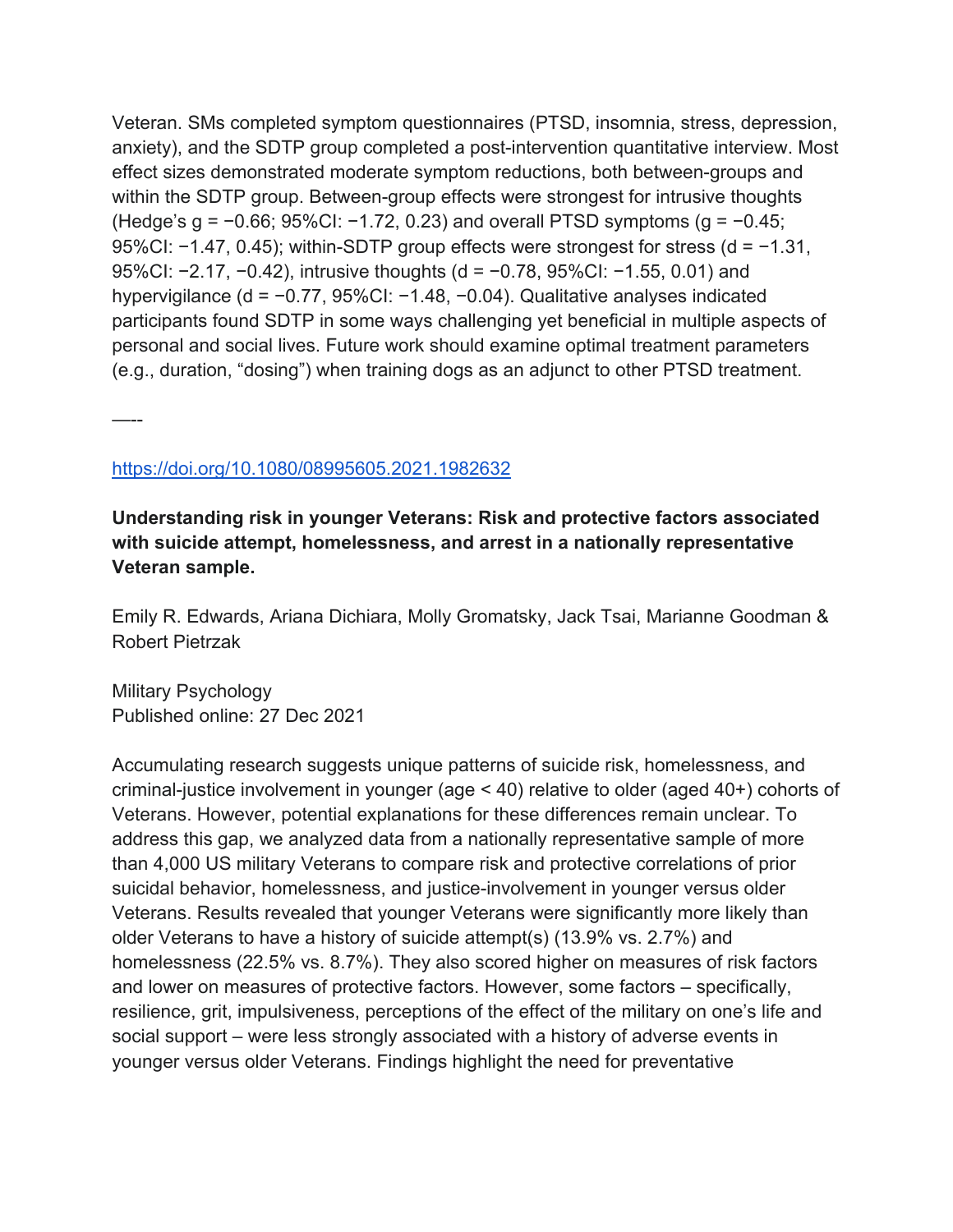homelessness and mental health services for younger Veterans that are tailored to the unique characteristics and needs of this age cohort.

—--

### https://doi.org/10.1080/08995605.2021.2002105

### **What predicts personal growth following a deployment? An examination of National Guard soldiers through the lens of posttraumatic growth.**

Adam M. Farero, Adrian J. Blow, Ryan P. Bowles, Lisa (Gorman) Ufer, Michelle Kees & Danielle Guty

Military Psychology Published online: 27 Dec 2021

National Guard soldiers experience unique reintegration challenges. In addition to managing the consequences of combat-related trauma, they also navigate multiple transitions between military and civilian life. Despite these obstacles, many soldiers report positive outcomes and personal growth due to deployment, a phenomenon most commonly referred to in the literature as posttraumatic growth (PTG). The current study explored PTG in National Guard soldiers using a multidimensional longitudinal approach, with the goal of validating reports of PTG in soldiers. Data were collected from National Guard soldiers at pre-deployment, reintegration, one year postdeployment and two years post-deployment. Informed by PTG theory, three PTG constructs were measured (perceived ability to handle stress, social support seeking, and purpose in life) at each of the four time points, with increases in these constructs indicating growth. Potential predictors of growth in these PTG constructs were also explored. Results from a repeated measure latent profile analysis indicated that PTG did occur in certain soldiers, and that higher optimism and less severe PTSD symptoms predict this growth. These findings emphasize the importance of making efforts to facilitate PTG in soldiers.

—--

https://doi.org/10.1080/08995605.2021.2004046

**Dual use of cigarettes and smokeless tobacco among active duty service members in the US military.**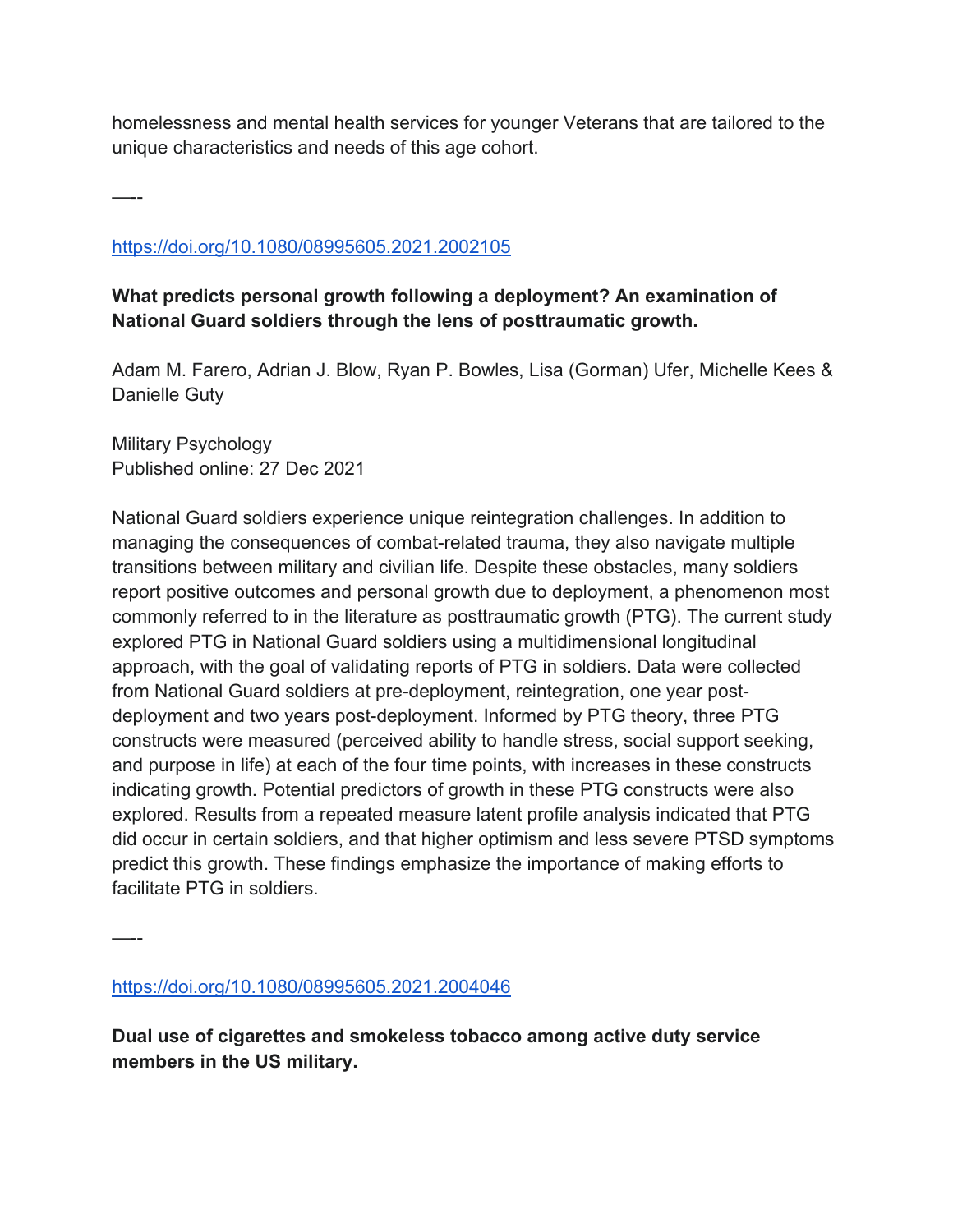Jie Lin, Kangmin Zhu, Aida M. Soliván-Ortiz, Stacy L. Larsen, Scott P. Irwin, Thomas R. Schneid, Craig D. Shriver & Sukhyung Lee

Military Psychology Published online: 27 Dec 2021

The high prevalence of dual use of cigarettes and smokeless tobacco is a unique tobacco use behavior in the US military population. However, dual tobacco use has rarely been addressed in active duty populations. We aimed to identify factors contributing to dual tobacco use among active duty service members from Army and Air Force. We also compared age at initiation, duration of use, and amount of use between dual users and exclusive users. The study included 168 exclusive cigarette smokers, 171 exclusive smokeless tobacco users, and 110 dual users. In stepwise logistic regression, smokeless tobacco use among family members (OR = 4.78, 95% CI = 2.05– 11.13 for father use vs. no use,  $OR = 3.39$ ,  $95\%$  CI = 1.56–7.37 for other relatives use vs. no use), and deployment history (serving combat unit vs. combat support unit: OR = 4.12, 95% CI = 1.59–10.66; never deployed vs. combat support unit: OR = 3.32, 95% CI = 1.45–7.61) were factors identified to be associated with dual use relative to exclusive cigarette smoking. Cigarette smoking among family members (OR = 1.96, 95% CI = 1.07–3.60 for sibling smoking), high perception of harm using smokeless tobacco (OR = 2.34, 95% CI = 1.29–4.26), secondhand smoke exposure (OR = 4.83, 95% CI = 2.73– 8.55), and lower education (associated degree or some college: OR = 2.76, 95% CI = 1.01–7.51; high school of lower: OR = 4.10, 95% CI = 1.45–11.61) were factors associated with dual use relative to exclusive smokeless tobacco use. Compared to exclusive cigarette smokers, dual users started smoking at younger age, smoked cigarettes for longer period, and smoked more cigarettes per day. Our study addressed dual tobacco use behavior in military population and has implications to tobacco control programs in the military.

—--

# https://doi.org/10.1037/adb0000804

**Co-occurring alcohol and mental health problems in the military: Prevalence, disparities, and service utilization.**

Ayer, L., Ramchand, R., Karimi, G., & Wong, E. C.

Psychology of Addictive Behaviors 2021 Dec 30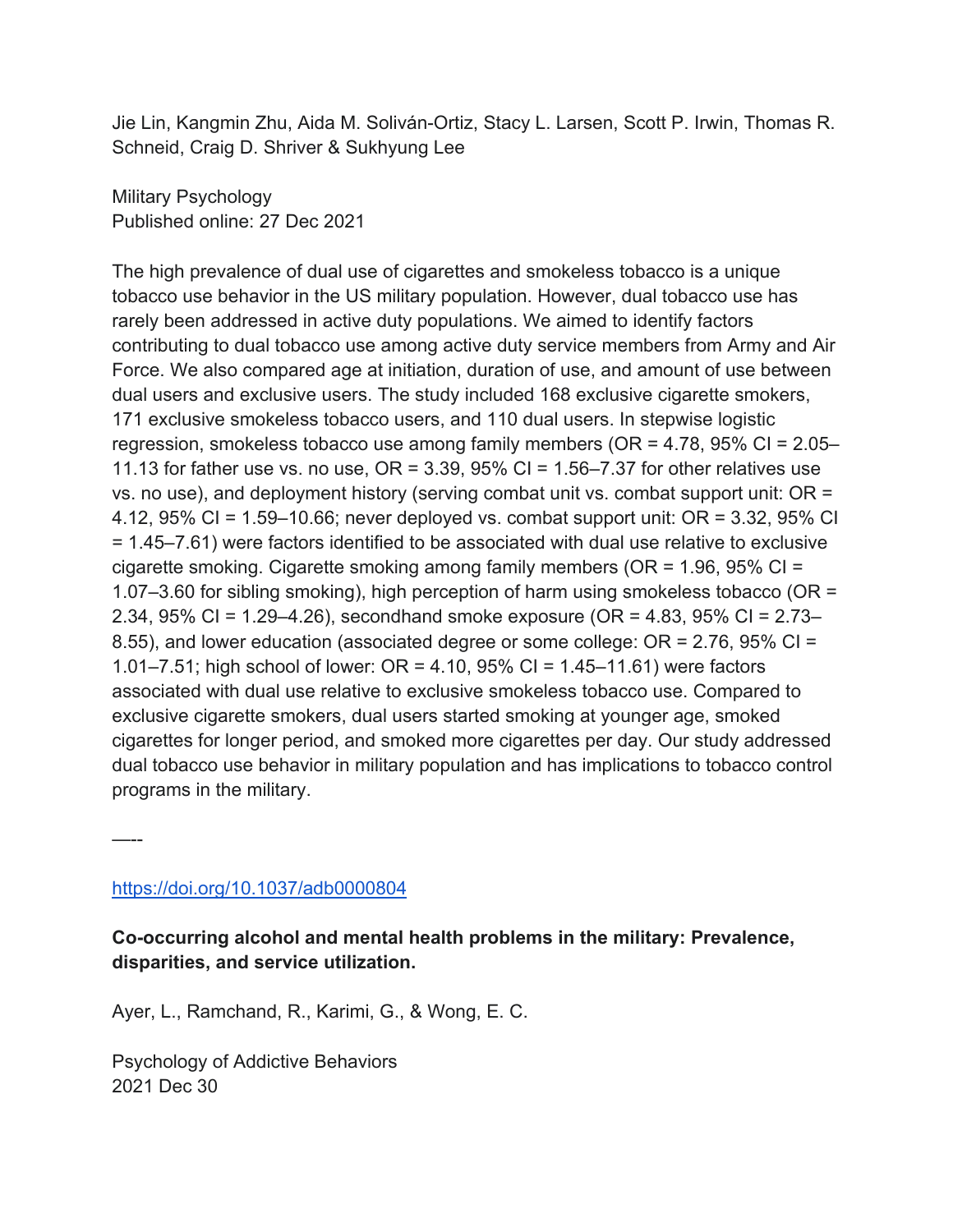### Objective:

To examine the prevalence of co-occurring alcohol and mental health (MH) problems (COPs), perceived MH service need, and MH service utilization among active duty service members, and to identify differences in gender, race/ethnicity, age, and sexual orientation and gender identity.

### Method:

16,699 active duty service members participated in the Department of Defense's 2015 Health Related Behaviors Survey. Measures included demographics, combat deployment, smoking status, problematic alcohol use (Alcohol Use Disorders Identification Test-C, AUDIT-C), posttraumatic stress disorder (PTSD Checklist, Civilian Version, PCL-C), depression (Patient Health Questionnaire-9, PHQ-9), anxiety (Generalized Anxiety Disorder-7, GAD-7), and perceived need for and use of MH services. We examined groups of service members with probable: COP, alcohol problem only, MH problem only, and neither.

### Results:

Eight percent of service members reported COPs, 26.89% reported alcohol use problem only, and 9.41% reported a MH condition only. COPs were more common among those who were lesbian, gay, bisexual, and transgender (LGBT), those who had three or more combat deployments, and smokers, and less common among those aged 35 years and older, Asian or Black, and in the Air Force and Coast Guard (relative to Navy). Those reporting a probable MH problem only were significantly less likely to report use of past year MH counseling than those with probable COPs; otherwise, patterns of service utilization and perceived need were similar.

# Conclusions:

—--

COPs are common enough that screening for and attention to their co-occurrence are needed in the military, and some subgroups of service members are at particularly high risk for COPs. Future research and policy should delve deeper into how the needs of service members with COPs can be addressed. (PsycInfo Database Record (c) 2021 APA, all rights reserved).

https://doi.org/10.1057/s11231-021-09327-6

**An Exploration of Implicit Racial Bias as a Source of Diagnostic Error.**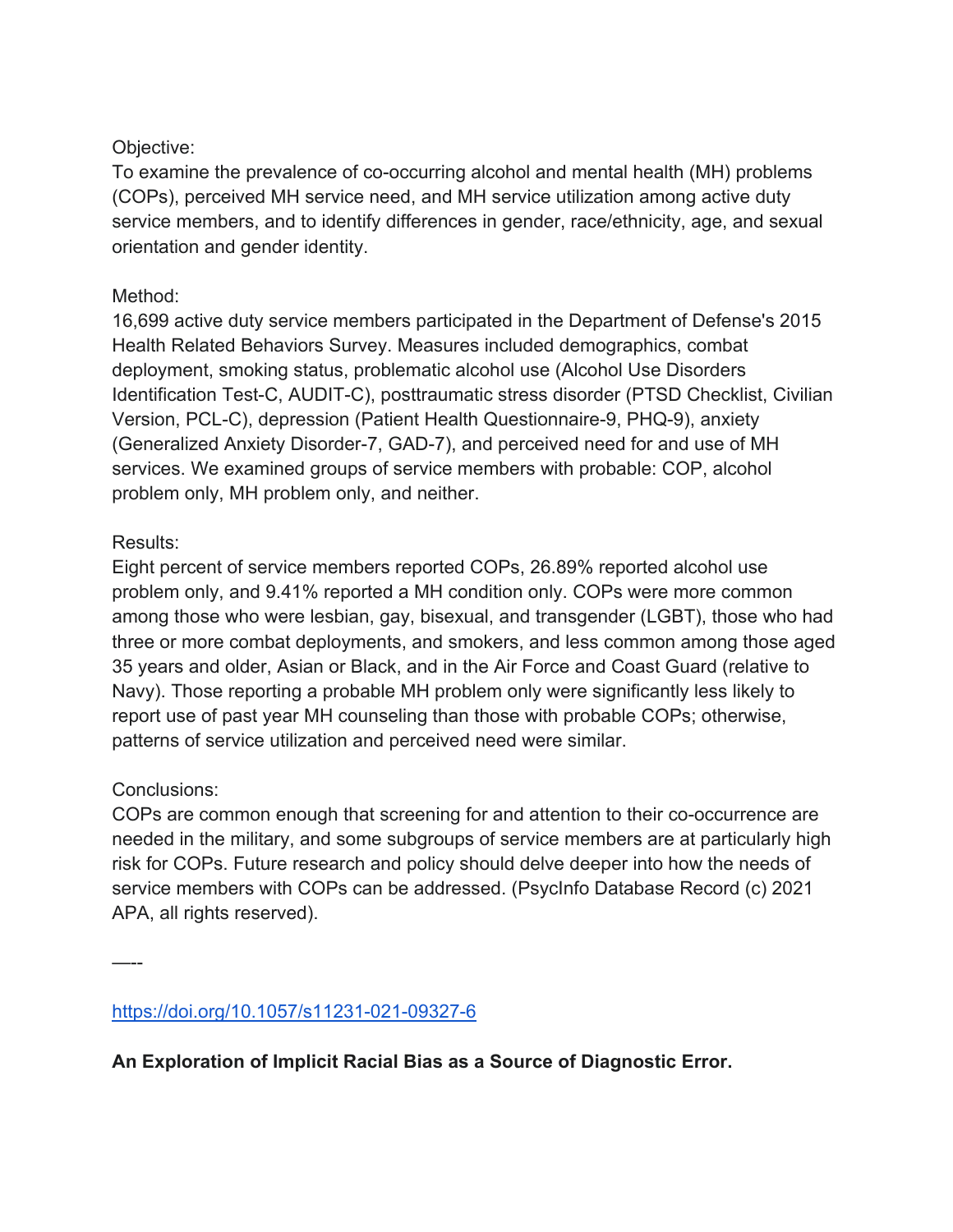Levin E. C.

American Journal of Psychoanalysis 2021 Dec; 81(4): 496-510

Recent events led this author to realize that an error made during the Vietnam War by him and others had been due to focusing too narrowly on predisposing factors for PTSD while failing to consciously acknowledge acute systemic stressors. In not accepting that along with the stress of combat, Black troops daily experienced acute pervasive systemic racism, he failed to understand correctly their disproportionately higher levels of PTSD when compared to white troops. Motivating factors to examine this error included a recent movie by Spike Lee. Oral histories of Black veterans were then used to research the experience of Blacks in the military in two world wars and the Vietnam War. Little change in the treatment of Black service members was evident across the time frame which included WWI, WWII and the Vietnam War. An understanding of Shay's concept of moral injury was found very valuable in understanding the consequences of PTSD.

—--

#### https://doi.org/10.1080/02699052.2021.1959058

### **Health symptoms after war zone deployment-related mild traumatic brain injury: contributions of mental disorders and lifetime brain injuries.**

McDonald, S. D., Walker, W. C., Cusack, S. E., Yoash-Gantz, R. E., Pickett, T. C., Cifu, D. X., Mid-Atlantic Mirecc Workgroup, V., & Tupler, L. A.

Brain Injury 2021 Sep 19; 35(11): 1338-1348

Primary objective:

To gain a better understanding of the complex relationship between combat deployment-related mild traumatic brain injury (mTBI) and persistent post-concussive symptoms (PPCSs), taking into consideration a wide range of potentially mediating and confounding factors.

Research design: Cross-sectional.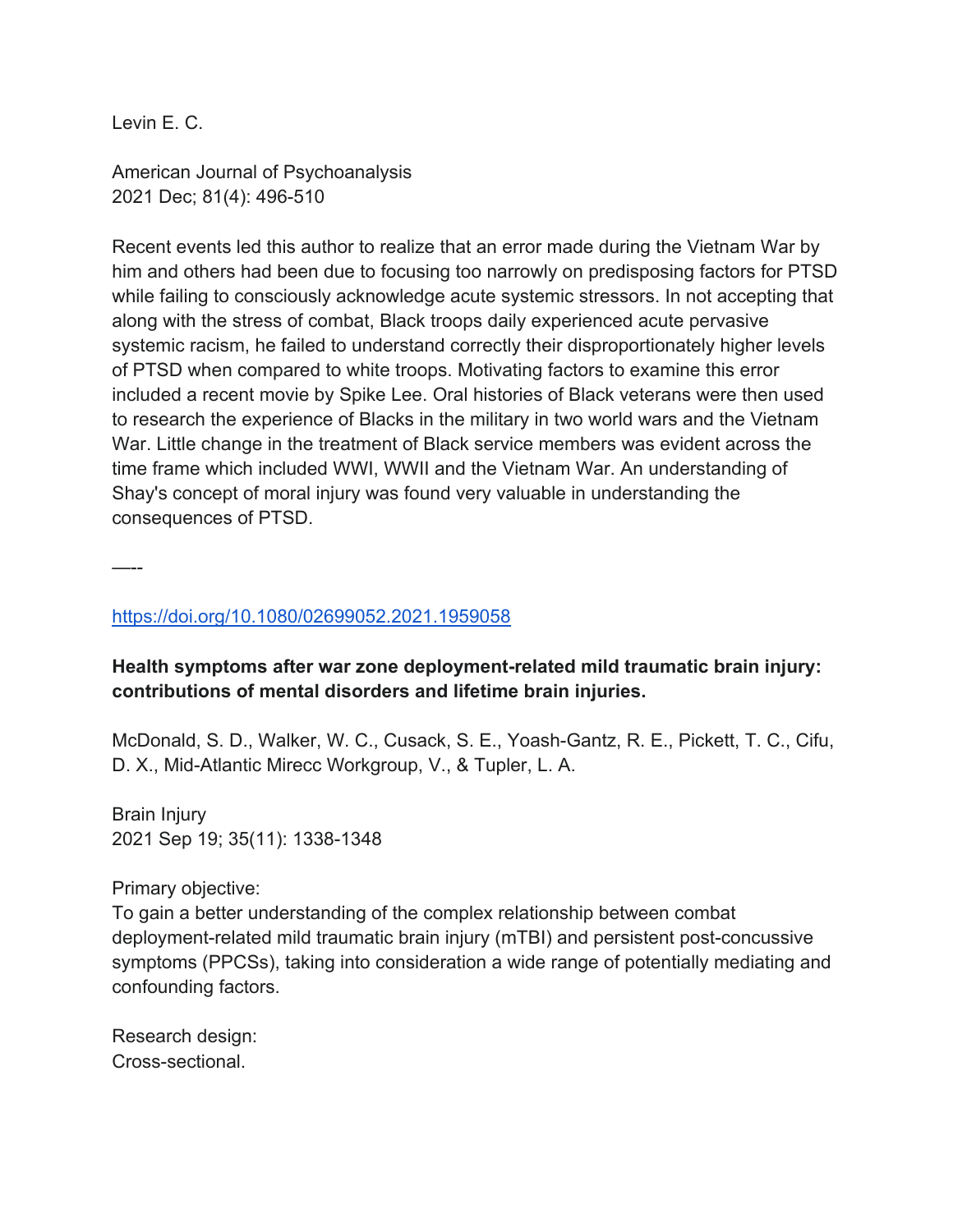### Methods and procedures:

Subjects were 613 U. S. military Veterans and Service Members who served during operations Enduring Freedom, Iraqi Freedom, or New Dawn (OEF/OIF/OND) and completed a structured interview of mental disorders and a battery of questionnaires. Hierarchical binary logistic regression analyses were used to test the hypotheses.

### Main outcomes and results:

After accounting for mental disorders, lifetime mTBIs outside of OEF/OIF/OND deployment, medical conditions, and injury/demographic characteristics, deploymentrelated mTBI continued to be associated with several PPCSs (headaches, sleep disturbance, and difficulty making decisions). Deployment-related mTBI was also associated with two symptoms not normally associated with mTBI (nausea/upset stomach and numbness/tingling).

### Conclusions:

After adjusting for a wide range of factors, OEF/OIF/OND deployment-related mTBI was still associated with PPCSs on average 10 years after the injury. These findings suggest that mTBI sustained during OEF/OIF/OND deployment may have enduring negative health effects. More studies are needed that prospectively and longitudinally track health and mental health outcomes after TBI.

—--

# https://doi.org/10.1037/pas0001047

# **Self-reported neurobehavioral symptoms in combat veterans: An examination of NSI with mBIAS symptom validity scales and potential effects of psychological distress.**

Shura, R. D., Armistead-Jehle, P., Rowland, J. A., Taber, K. H., & Cooper, D. B.

Psychological Assessment 2021 Dec; 33(12): 1192-1199

This study evaluated symptom validity scales from the Neurobehavioral Symptom Inventory (NSI) and mild Brain Injury Atypical Symptom Scale (mBIAS) in a sample of 338 combat veterans. Classification statistics were computed using the Structured Inventory of Malingered Symptomatology (SIMS) as the validity criterion. Symptom distress was assessed with the Patient Health Questionnaire-9 and Posttraumatic Stress Disorder (PTSD) Checklist-5. At SIMS > 14, the NSI total score resulted in the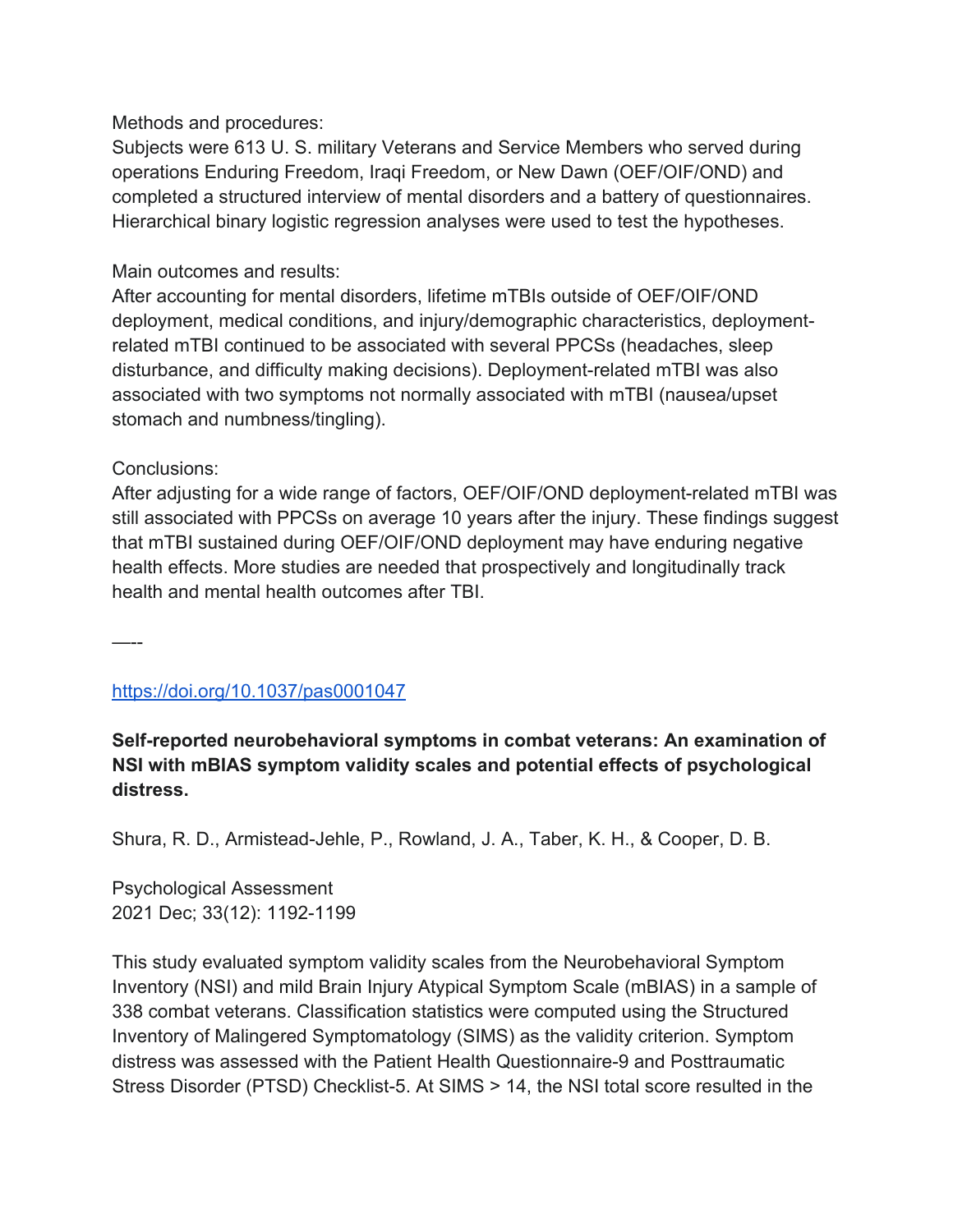highest area under the curve (AUC; .91), followed by Validity-10 (AUC = .88) and mBIAS (AUC = .67). At SIMS > 23, both NSI total and Validity-10 AUCs decreased to .88; in contrast, mBIAS AUC increased to .75. The NSI total score and Validity-10 were interpreted to reflect symptom magnification, whereas the mBIAS may reflect symptom fabrication. There was a subsample with elevated Patient Health Questionnaire-9 (PHQ-9) and PTSD Checklist-5 scores who were significantly distressed but not deemed invalid on the NSI; however, there appears to be an upper threshold on the NSI total score (>69) beyond which nobody produced an invalid score on the SIMS. A recommended approach is provided for using NSI-related validity measures. (PsycInfo Database Record (c) 2021 APA, all rights reserved).

—--

### https://doi.org/10.1080/08995605.2021.2015937

# **The interplay between social interaction quality and wellbeing in military personnel during their initial two-years of service.**

Monique F. Crane, David Forbes, Virginia Lewis, Meaghan O'Donnell & Lisa Dell

Military Psychology Published online: 06 Jan 2022

This research examined the nature of social interaction profiles in the initial two-years of military service, profile association to early vulnerability to psychological distress, and the association between supervisor interaction qualities in the likelihood of profile membership. Data were collected as part of a larger longitudinal study. Participants who completed key variables at either  $3-12$  months post-enlistment ( $N = 5,233$ ; 85.6% male) or 15–24 months post-enlistment ( $N = 2,162$ ; 79.2% male) were included in the crosssectional profile analysis of social interaction quality from military and nonmilitary sources. Cross-sectional latent profile analyses and transition analysis were used to investigate the social interaction profiles at each time-point, the effect of leader interactions on movement between profiles, and related psychological distress outcomes. Social interaction quality, and in particular colleague interactions, was predictably associated with psychological distress. Leadership interactions were associated with the nature of colleague social interactions. Greater positive social interactions with leadership was related to a reduced likelihood of experiencing less frequent negative interactions with colleagues. The findings implicate a possible role for supervisors in perpetuating positive or negative colleague interactions. Moreover, a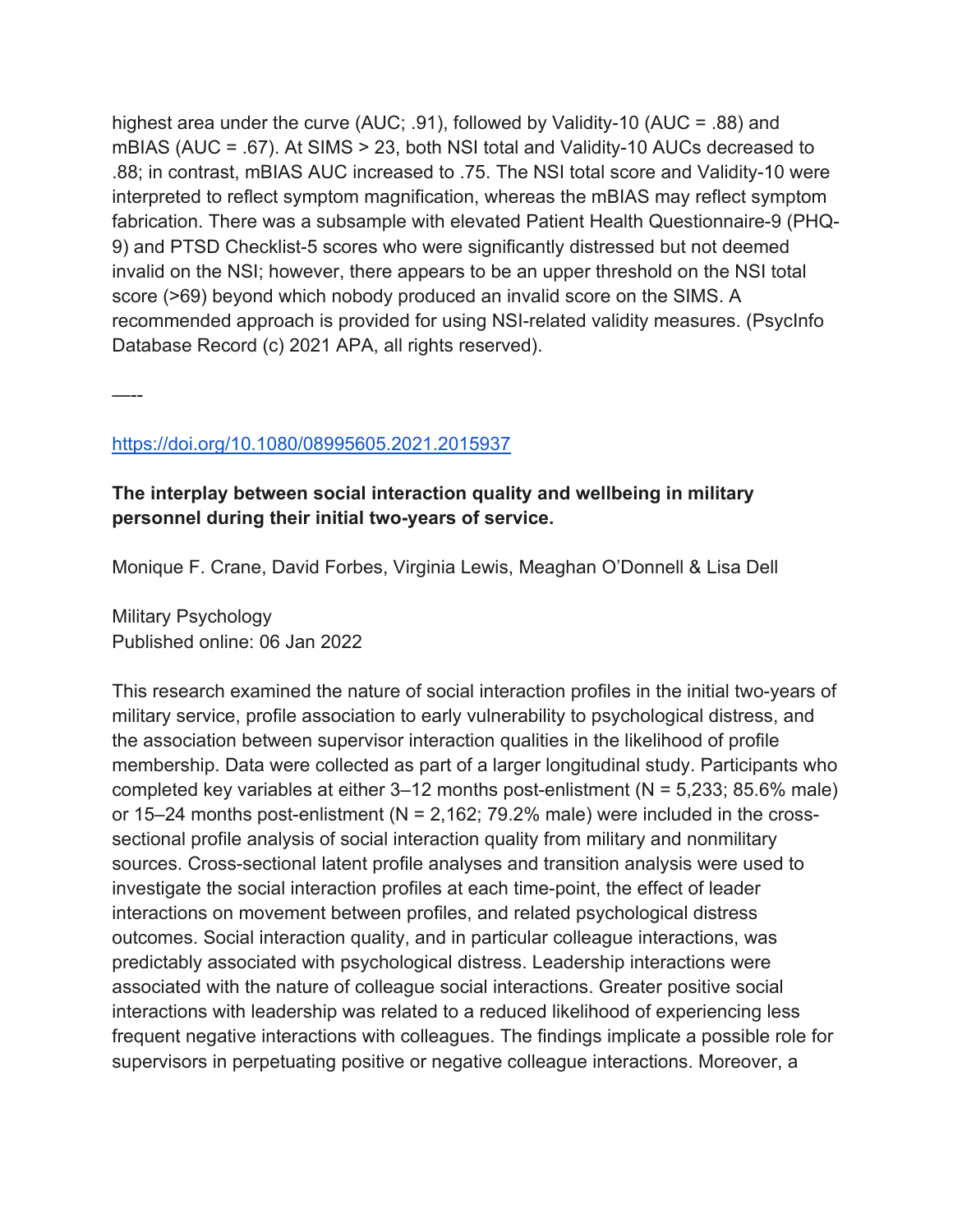trajectory of vulnerability to psychological distress may start in the initial two-years of military service and emerge from the psychosocial context.

—--

# https://doi.org/10.1027/0227-5910/a000828

### **Family Treatments for Individuals at Risk for Suicide.**

Sarah R. Sullivan, Angela Page Spears, Emily L. Mitchell, Samantha Walsh, Chase Love, and Marianne Goodman

**Crisis** Published Online: November 11, 2021

### Background:

This PRISMA scoping review explored worldwide research on family-based treatments for suicide prevention. Research on this topic highlights the importance of facilitating familial understanding of a suicidal individual. Aim: The review sought evidence of outcomes of trials in which both the patient and family member in the intervention arm attended the same sessions at which suicide was openly discussed.

### Method:

To explore this topic, the authors searched for randomized and nonrandomized controlled trials using Medline (Ovid), PsycINFO (Ovid), Social Services Abstracts (EBSCO), and Web of Science on July 8, 2020.

### Results:

Ten different studies were included that spanned five treatment modalities. Specifically, of the interventions in these 10 articles, 40% employed some sort of cognitivebehavioral therapy, 20% examined attachment-based family therapy, 20% used familybased crisis intervention, and the remaining 20% were distinct interventions from one another. Additionally, several of these articles demonstrated rigorous study methodology and many of the articles reported significant improvements in suicidal ideation or behaviors.

### Conclusion:

Several important research gaps were identified. While this approach has been largely understudied, and to date has been primarily researched in adolescent populations, family interventions have great potential for treatment and prevention of suicidality.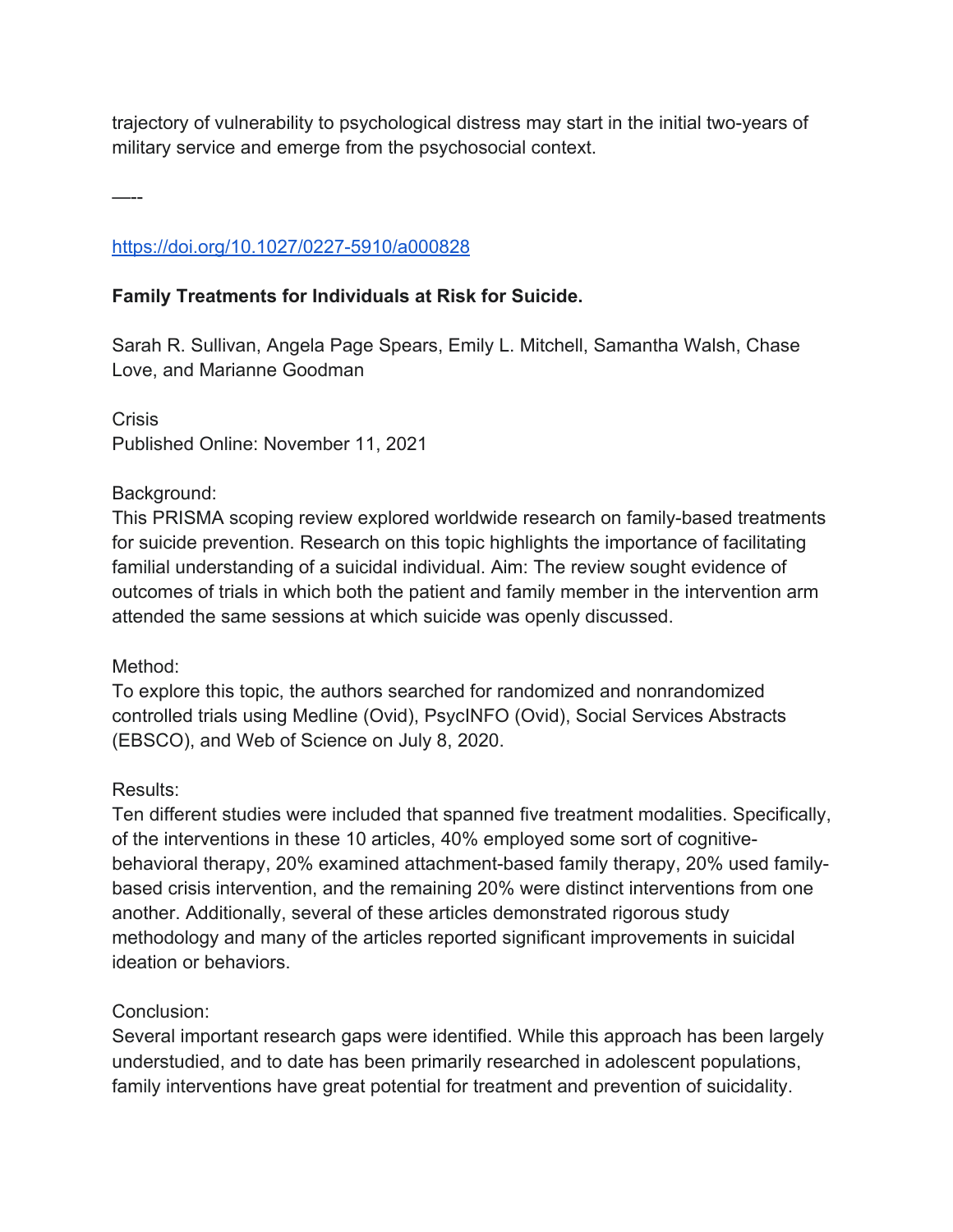## https://doi.org/10.1176/appi.neuropsych.21050115

#### **Dream Enactment Behaviors Associated With Posttraumatic Stress Disorder.**

Melissa B. Jones, M.D., Ritwick Agrawal, M.D., Amir Sharafkhaneh, M.D., Mark E. Kunik, M.D., Ricardo E. Jorge, M.D., Laura Marsh, M.D.

The Journal of Neuropsychiatry and Clinical Neurosciences Published Online:12 Nov 2021

The investigators aimed to draw attention to current debates surrounding the etiologies of dream enactment behaviors in patients with posttraumatic stress disorder (PTSD). The phenomenological overlap between PTSD-related nocturnal symptoms, rapid eye movement sleep behavior disorder (RBD), and trauma-associated sleep disorder (TASD) is discussed. Strategies used to diagnose and manage dream enactment behaviors, whether due to RBD or another confounding sleep disorder, are considered. Finally, the need for further research on the pathophysiological overlap and integrated treatment of PTSD, RBD, and, possibly, TASD is highlighted.

—--

—--

https://doi.org/10.1093/milmed/usab456

### **Combat Deployment Experiences and Soldier Mental Health: Examining the Factor Structure of a Combat Experiences Scale.**

Haley Sherman, MS, CFLE, Nicky Frye-Cox, PhD, Mallory Lucier-Greer, PhD, LMFT

Military Medicine Published: 10 November 2021

#### **Introduction**

Researchers and practitioners are invested in understanding how deployment experiences impact the nearly 193,000 U.S. service members who deploy in a given year. Yet, there remains a need to adequately identify salient deployment experiences through survey measurement tools and understand how differential experiences are uniquely related to mental health outcomes. Therefore, this study examined the factor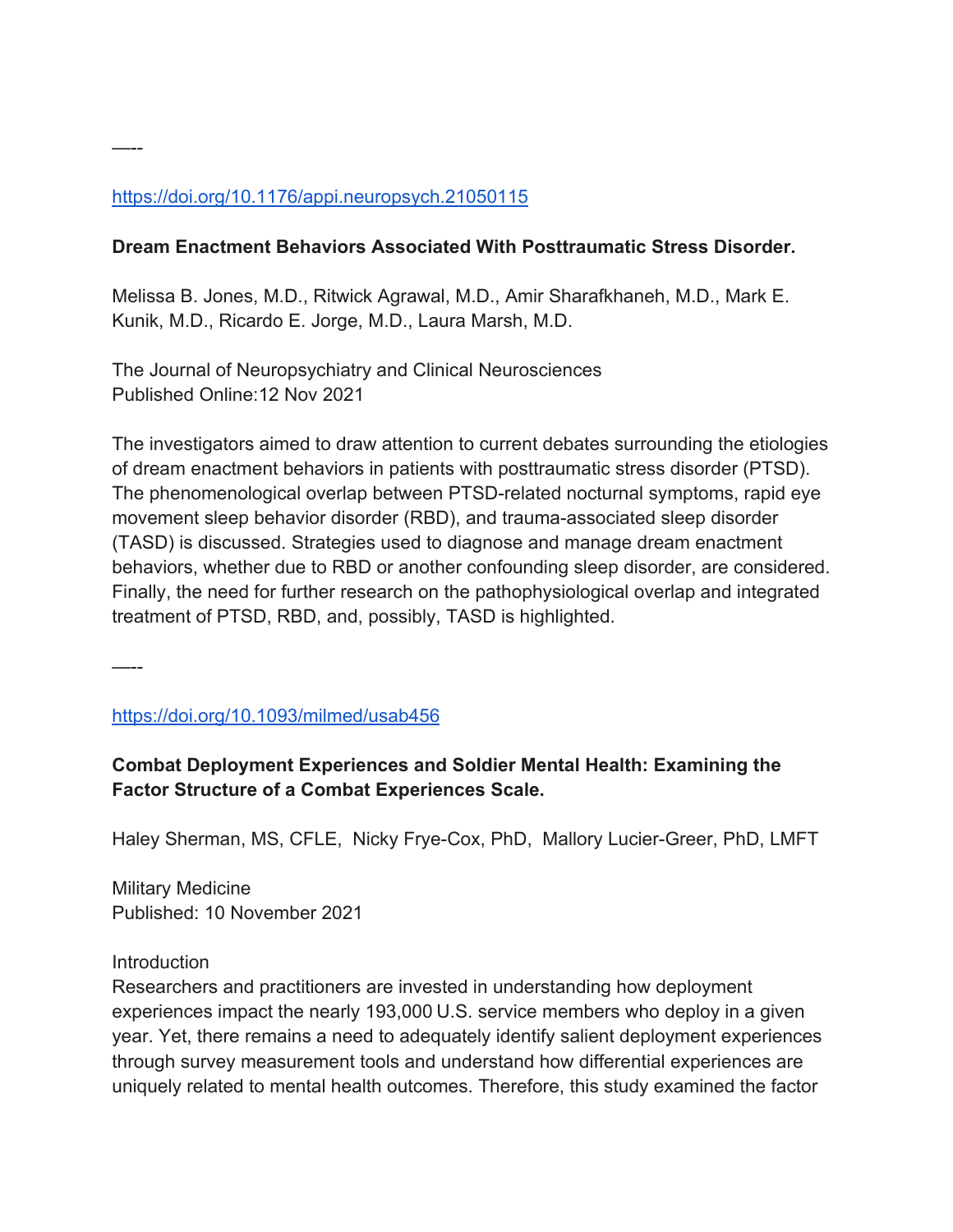structure of an established combat experiences measure from the Army Study to Assess Risk and Resilience in Service members (Army STARRS) dataset to identify underlying survey constructs that reflect nuanced deployment experiences. Then, we examined the association between diverse combat experiences and current mental health symptoms (i.e., anxiety and depressive symptoms) and the mediating role of coping.

### Materials and Methods

Data were drawn from the Army STARRS data (N = 14,860 soldiers), specifically the All Army Study component. A principal component analysis (PCA) was conducted to examine the dimensionality of the combat experiences scale, and then a path model was conducted to examine the relationships between combat experiences, coping with stress following a deployment, and mental health symptoms while controlling for relevant individual and interpersonal factors.

#### Results

Results from the principal component analysis suggested that the Army STARRS combat experiences scale encompasses two components, specifically: "Expected combat experiences" and "Responsible for non-enemy deaths." Both "Expected combat experiences" and "Responsible for non-enemy deaths" were associated with higher levels of anxiety and depressive symptoms, respectively, and "Responsible for nonenemy deaths" was also indirectly linked to these mental health outcomes through coping with stress after deployment.

#### **Conclusions**

These findings provide insight into the dimensionality of combat experiences and offer practitioners a more nuanced understanding of how to process unique combat experiences that differentially relate to mental health symptoms.

—--

https://doi.org/10.1016/j.cpr.2021.102100

# **Pathways to mental health care in active military populations across the Five-Eyes nations: An integrated perspective.**

Fikretoglu, D., Sharp, M. L., Adler, A. B., Bélanger, S., Benassi, H., Bennett, C., Bryant, R., Busuttil, W., Cramm, H., Fear, N., Greenberg, N., Heber, A., Hosseiny, F., Hoge, C. W., Jetly, R., McFarlane, A., Morganstein, J., Murphy, D., O'Donnell, M., Phelps, A., … Pedlar, D.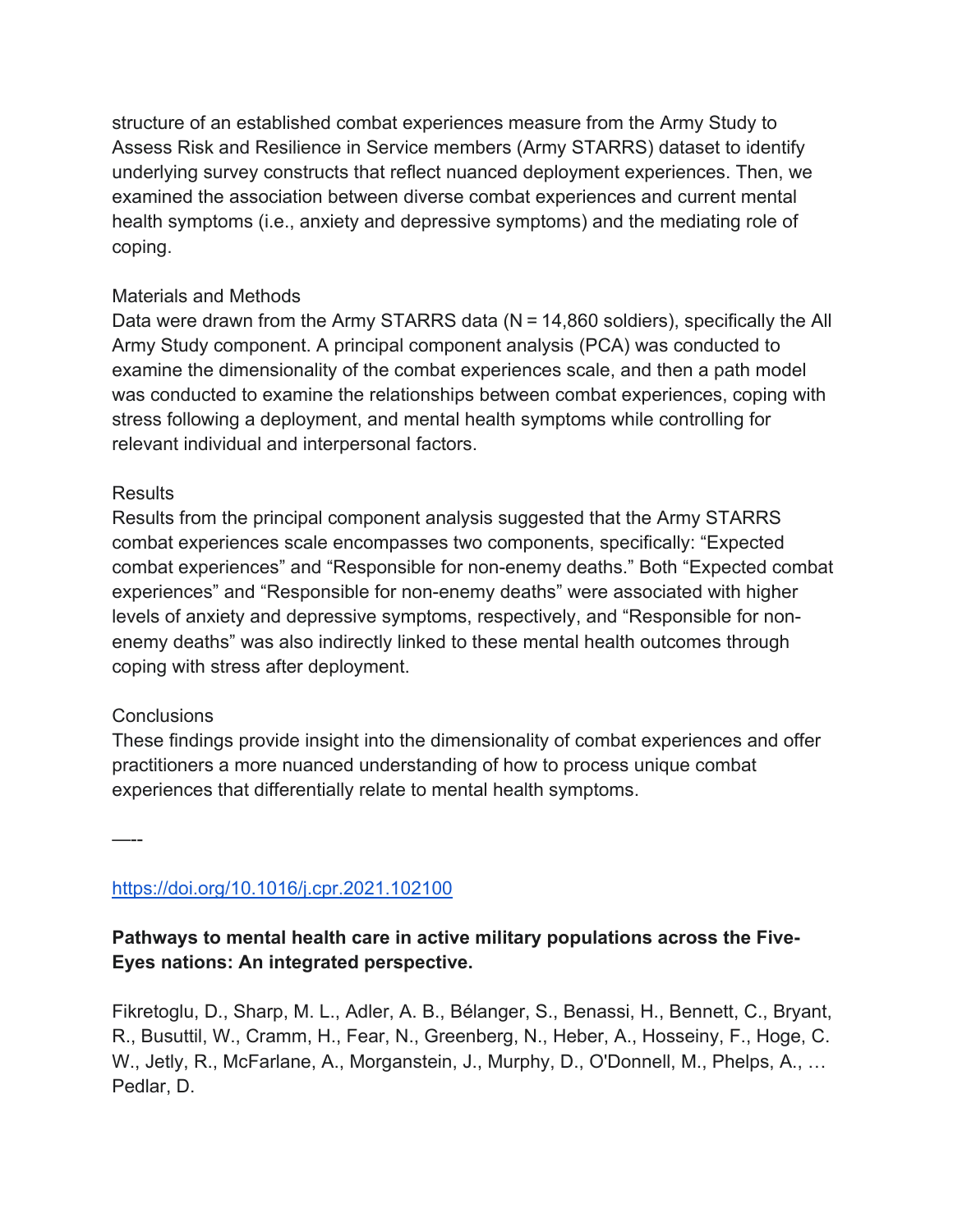Clinical Psychology Review 2021 Nov 11; 91: 102100

Military service is associated with increased risk of mental health problems. Previous reviews have pointed to under-utilization of mental health services in military populations. Building on the most recent systematic review, our narrative, critical review takes a complementary approach and considers research across the Five-Eyes nations from the past six years to update and broaden the discussion on pathways to mental healthcare in military populations. We find that at a broad population level, there is improvement in several indicators of mental health care access, with greater gains in initial engagement, time to first treatment contact, and subjective satisfaction with care, and smaller gains in objective indicators of adequacy of care. Among individual-level barriers to care-seeking, there is progress in improving recognition of need for care and reducing stigma concerns. Among organizational-level barriers, there are advances in availability of services and cultural acceptance of care-seeking. Other barriers, such as concerns around confidentiality, career impact, and deployability persist, however, and may account for some remaining unmet need. To address these barriers, new initiatives that are more evidence-based, theoretically-driven, and culturally-sensitive, are therefore needed, and must be rigorously evaluated to ensure they bring about additional improvements in pathways to care.

—--

https://apps.dtic.mil/sti/pdfs/AD1151209.pdf

#### **Risk Factors and Comorbidities of Eating Disorders in a Large Military Cohort.**

Shira Maguen, Ph.D. Northern California Institute for Research and Education

Report prepared for U.S. Army Medical Research and Development Command Fort Detrick, Maryland 21702-5012

The goal of this study is to determine the prevalence of eating disorders (EDs) among military personnel and examine risk factors for their onset and recurrence, especially military-specific exposures. We additionally aim to describe the patterns of comorbidity between EDs and other mental health conditions (e.g. PTSD, depression, and problem drinking), particularly regarding order of onset. Finally, the study explores whether certain family system stressors as well as individual or relationship factors, are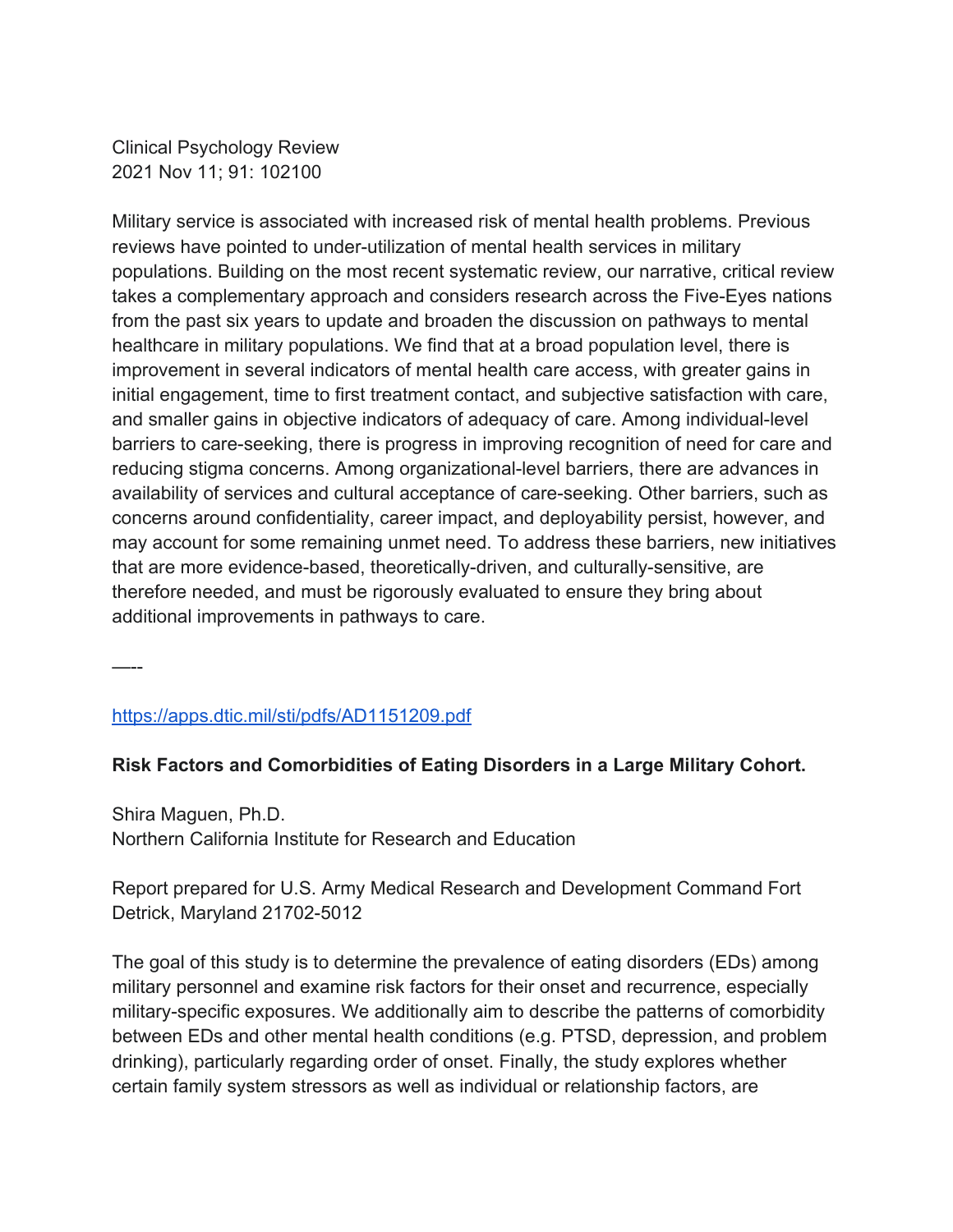associated with EDs in military spouses. In the first year of the study all subtasks were completed on schedule. Preliminary estimates from self-report survey data from military personnel suggest that approximately 9-20% of men and 14-22% of women are either at risk for or meet the criteria for a probable eating disorders. Risk and protective factors as well as comorbid conditions were additionally calculated by survey cycle and eating disorder status (Table 2). Finally, when examining new onset EDs in military spouses using logistic regression, we found that spouse PTSD, body mass index (overweight or obese), social isolation, former smoker status, and financial problems were significant predictors of new onset Binge Eating Disorder. These findings have implications for the assessment and treatment of military personnel and spouses with eating disorders.

—--

### https://doi.org/10.1080/21635781.2021.2000904

# **Evaluation of a Military Informed Care Training with Private Sector Healthcare Providers.**

Elisa Borah, Valerie Rosen, Jessica Fink & Christopher Paine

Military Behavioral Health Published online: 13 Nov 2021

Military cultural competence that supports military-informed care (MIC) of veterans and service members is a necessity for healthcare systems to effectively care for 22 million veterans who receive healthcare outside of the Department of Veterans Affairs (VA). This study evaluated a 2-hour military informed care training with 77 healthcare providers that was developed based on input from veteran patients. Changes in knowledge, attitudes and skills were assessed with the Assessment of Military Cultural Competence (AMCC). Trainees showed improvements in knowledge (t(73) =17.19, p < .000), attitudes and skills. Respondents' attitudes improved regarding whether the respondent's cultural background influences their delivery of care, t(75) = −3.24, p = .002, whether a patient's military or cultural background can impact their perception of care,  $F(1, 147) = 5.26$ ,  $p = 0.023$ , whether the respondent's cultural beliefs can be at odds with other cultures or the military,  $F(1, 148) = 11.66$ ,  $p = 0.001$ , and whether the military is a culture, t (76) = −3.70, p<.000. Trainees' skills improved in two of four areas, including looking up unfamiliar cultural phrases or military terms  $F(1, 150) = 4.13$ ,  $p = .044$ , and screening for diseases/disorders based on prevalence within a culture or within the military, F(1, 150)=18.22, p < .001.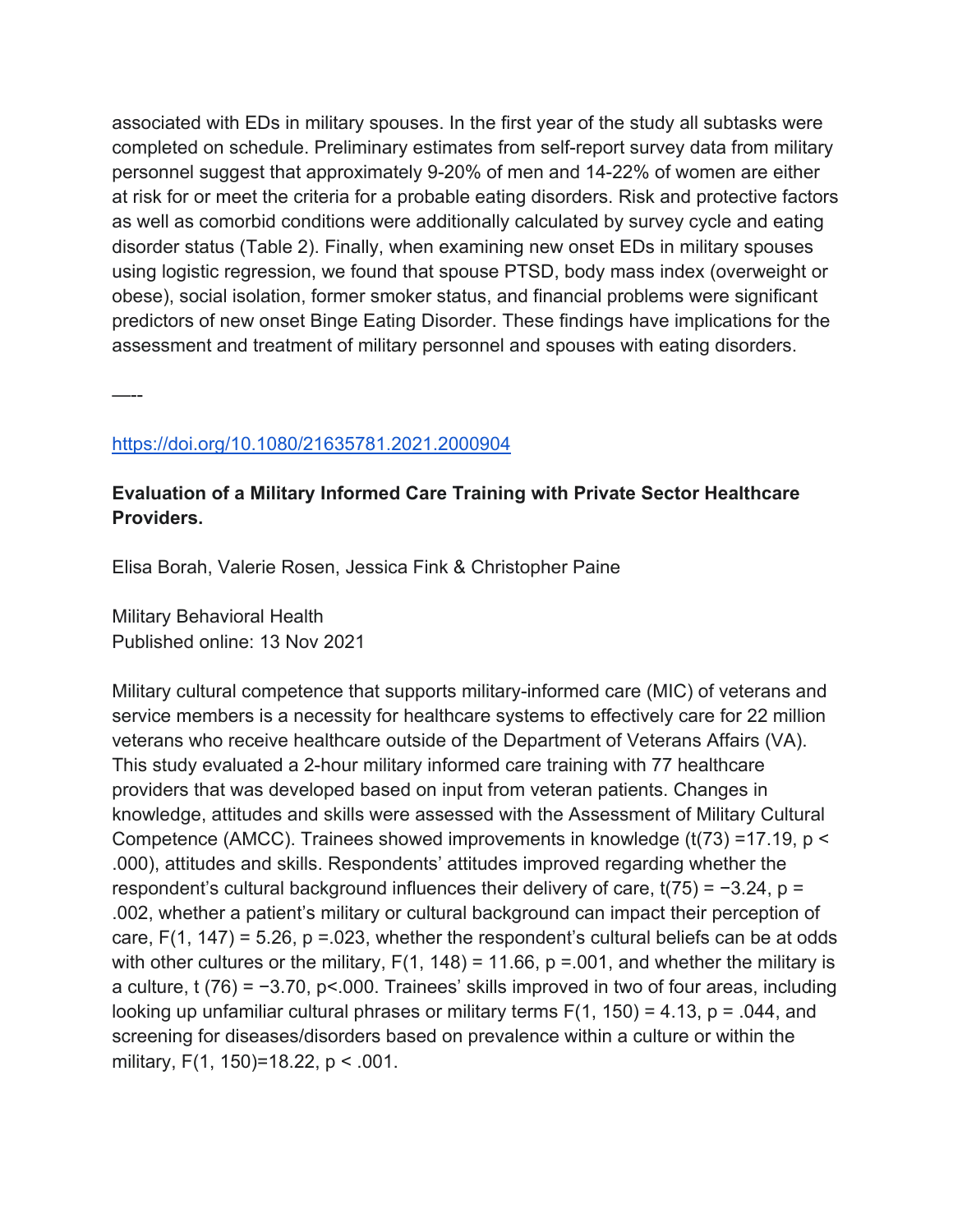### https://doi.org/10.1093/milmed/usab472

#### **Literature Review of Sex Differences in mTBI.**

Nicole Haynes, MC, USNR, Tress Goodwin, MD

Military Medicine Published: 13 November 2021

#### Introduction

—--

Traumatic brain injury (TBI) remains a significant source of morbidity worldwide and is of particular concern for the military. Scientific literature examining sex differences in TBI is highly contradictory with some reporting better outcomes in men, others reporting better outcomes in women, and others reporting mixed results or no difference. While the exact cause is currently debated, the existence of such differences has important implications for surveillance techniques, treatment options, and management of longterm consequences. As the number of women within the U.S. military ranks increases and with the opening of combat roles to women in 2013, increased awareness of probable sex differences regarding TBI responses will enable better standard of care.

#### Materials and Methods

Using the PubMed database, a keyword search using gender, "sex factors", "sex dependent", "gender disparity", TBI, "traumatic brain injury", mTBI (mild TBI), and "cranial trauma" was used to identify articles of interest. Results were filtered for written in the last 5 years, English, and free full text. References of relevant articles were crosschecked for additional publications. Articles familiar to the authors were also included.

#### **Results**

We review literature that includes analysis of age as an interaction in TBI, hypothesized mechanisms to explain variations in outcomes between men and women, and the need for inclusion of sex as a criterion in future studies.

#### **Conclusions**

Emerging studies underscore the complexity of interpreting sex differences in TBI. The long-held belief that women have a neuroprotective advantage compared to men based on higher levels of sex hormones is being re-evaluated. Past conclusions have relied extensively on clinical studies that include a disproportionate number of men or do not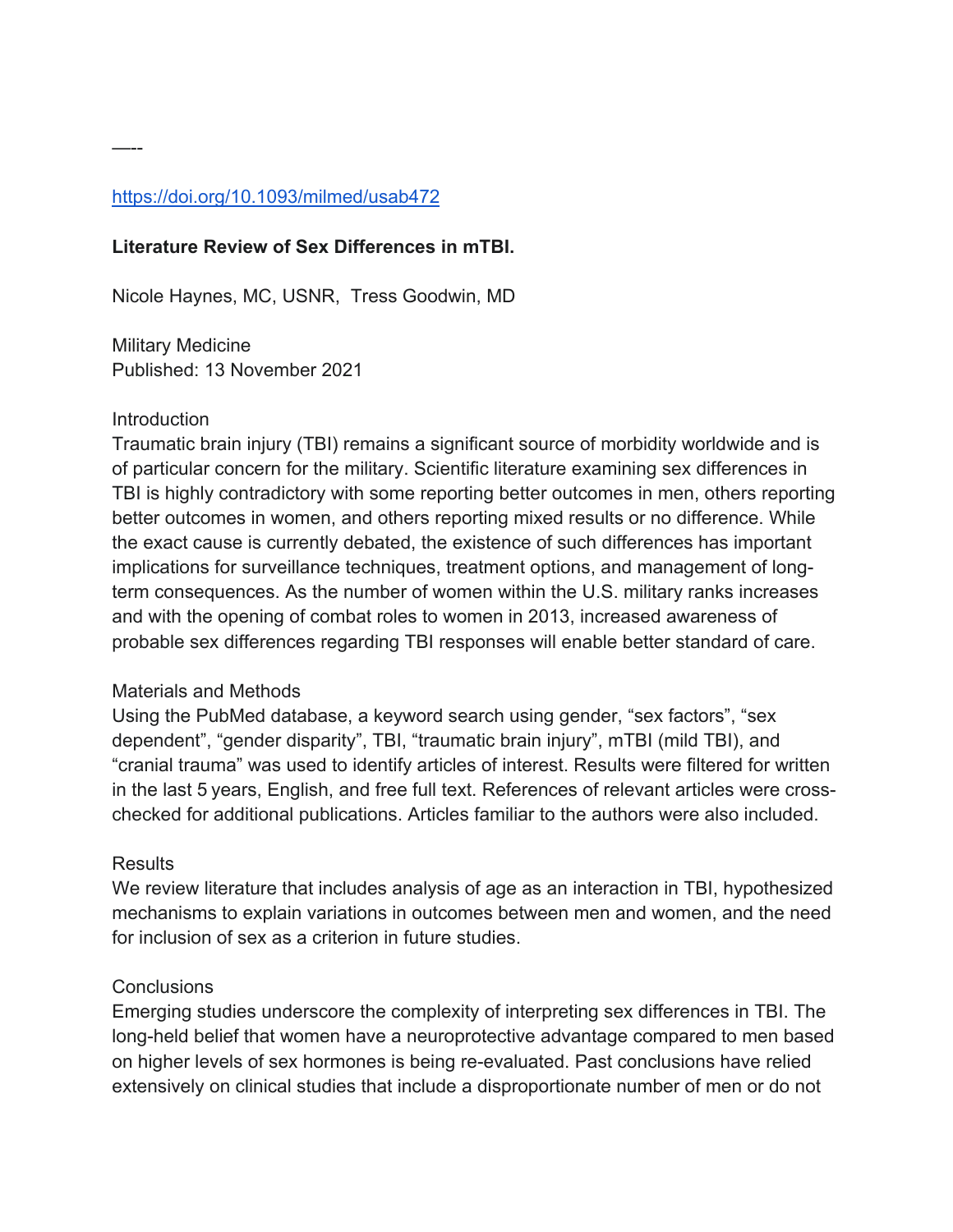stratify results based on sex. While sex hormones may be neuroprotective, underlying mechanisms are far from clarified. Future TBI studies must include women and gonadal hormone levels should be measured to address potential variables. Given the significant number of TBIs within the military, an improved understanding of TBI pathophysiology and outcomes is important considerations for mission success and servicemember longevity.

—--

—--

### https://doi.org/10.1037/cfp0000207

# **Predicting marital health from adverse childhood experiences among United States air force active-duty personnel.**

Cigrang, J., Balderrama-Durbin, C., Snyder, D. K., Parsons, A. M., Lorko, K., Gupta, A., Smith Slep, A. M., Heyman, R. E., Mitnick, D. M., Wijdenes, K. L., & Yahle, C.

Couple and Family Psychology: Research and Practice Advance online publication

Marital dysfunction in military samples demands special scrutiny because of its concurrent and prospective linkages with a broad spectrum of mental and physical health disorders, as well as its demonstrated adverse impact on military readiness. Although previous research has shown higher risk for marital distress and divorce among female service members (SMs), particularly at the enlisted ranks, contributing factors to this elevated risk remain largely undetermined. The present study examined the antecedent contributing influence of exposure to adverse childhood experiences (ACEs) on current marital health in a sample of 373 early-career active-duty Airmen, as well as the potential moderating effect of sex on the magnitude of adverse impact. Results indicated higher prevalence of ACEs for this military sample compared with a community sample and higher prevalence of ACEs for female SMs compared with their male counterparts. Moreover, findings revealed the relatively greater adverse impact of childhood abuse or neglect for female SMs in increasing their likelihood of both IPV perpetration and victimization. Overall, these findings indicate the importance of screening for both antecedent and concurrent indicators of marital health in military settings and developing brief intervention protocols targeting relationship distress and its comorbid conditions in this population. (PsycInfo Database Record (c) 2021 APA, all rights reserved)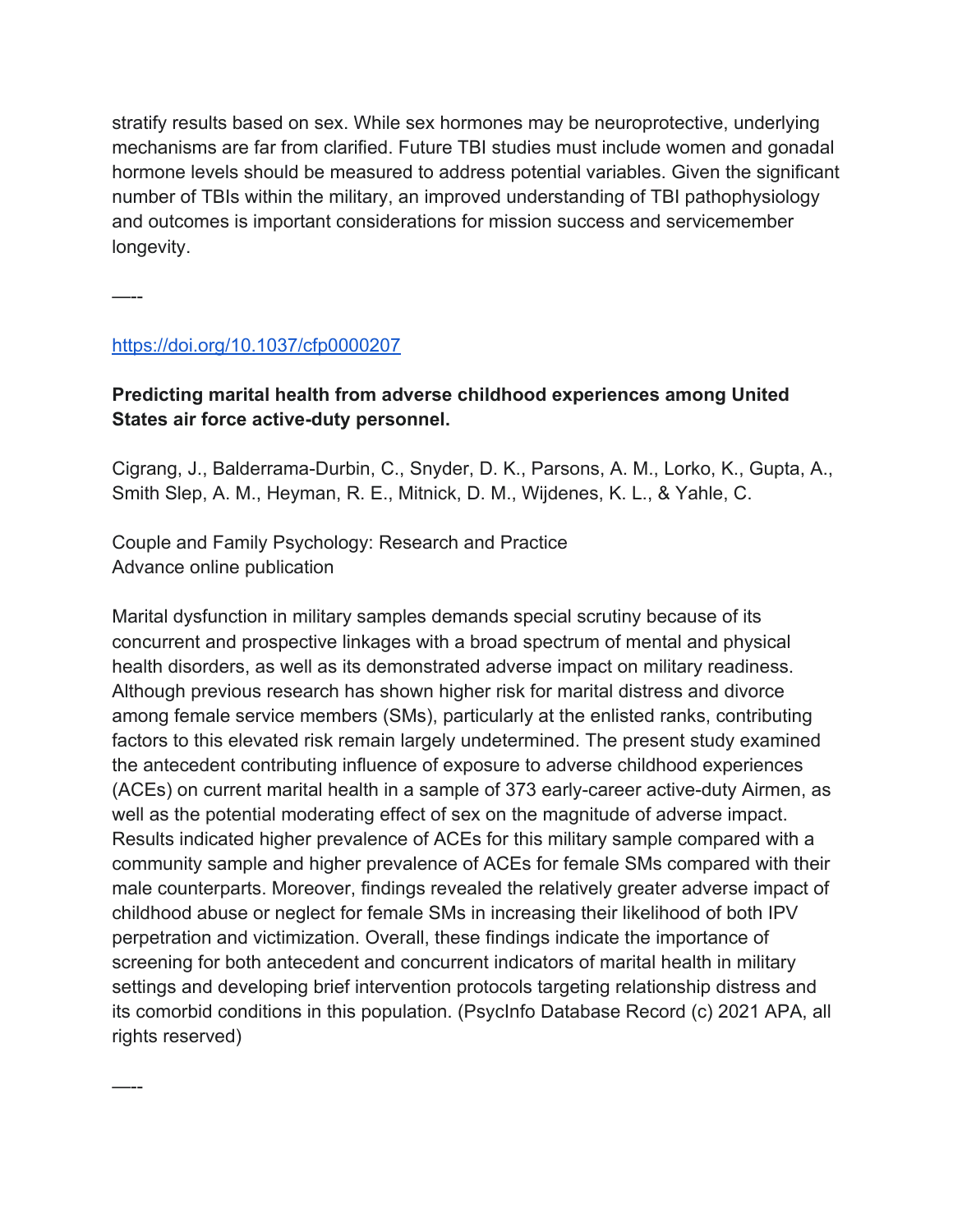### https://doi.org/10.1080/13854046.2021.1998635

# **The role of posttraumatic stress symptoms on memory complaints and performance in active-duty service members.**

Seth G. Disner, Elsa K. Mattson, Nathaniel W. Nelson & Patrick Armistead-Jehle

The Clinical Neuropsychologist Published online: 15 Nov 2021

### Objective:

Memory complaints are the most common form of cognitive limitation reported by military service members, but prior research suggests that posttraumatic stress symptoms (PTSS) may account for the link between subjective cognitive complaints and objective cognitive performance. The mechanisms underlying this relationship are largely unknown, including whether the finding applies to memory complaints and performance, which clinical dimensions are involved, and how the association varies when memory complaints are non-credible.

#### Method:

Using a sample of 196 US military service members, the present study aims to address these gaps by modeling the relationship between objective memory performance and plausible/implausible subjective memory complaints, then evaluating how the association is influenced by PTSS and clinical traits commonly found within PTSS (e.g. depression, anxiety, and somatic concerns).

### Results:

Overall memory complaints were associated with immediate and delayed recall, but both associations were fully mediated by PTSS (95% CI −0.14, −0.01; 95% CI −0.14, −0.02, respectively). Implausible memory complaints, however, were inconsistently linked to memory performance, and no PTSS mediation was observed. Of the clinical traits, only depression moderated the impact of PTSS, specifically by influencing the link between PTSS and overall memory complaints  $(\beta = -0.02, SE = 0.004, p < .001)$ .

### Conclusions:

These results corroborate the importance of assessment for PTSS and depression in service members who report subjective memory complaints and highlight how targeted intervention for these conditions may play a key role in the management of memory complaints.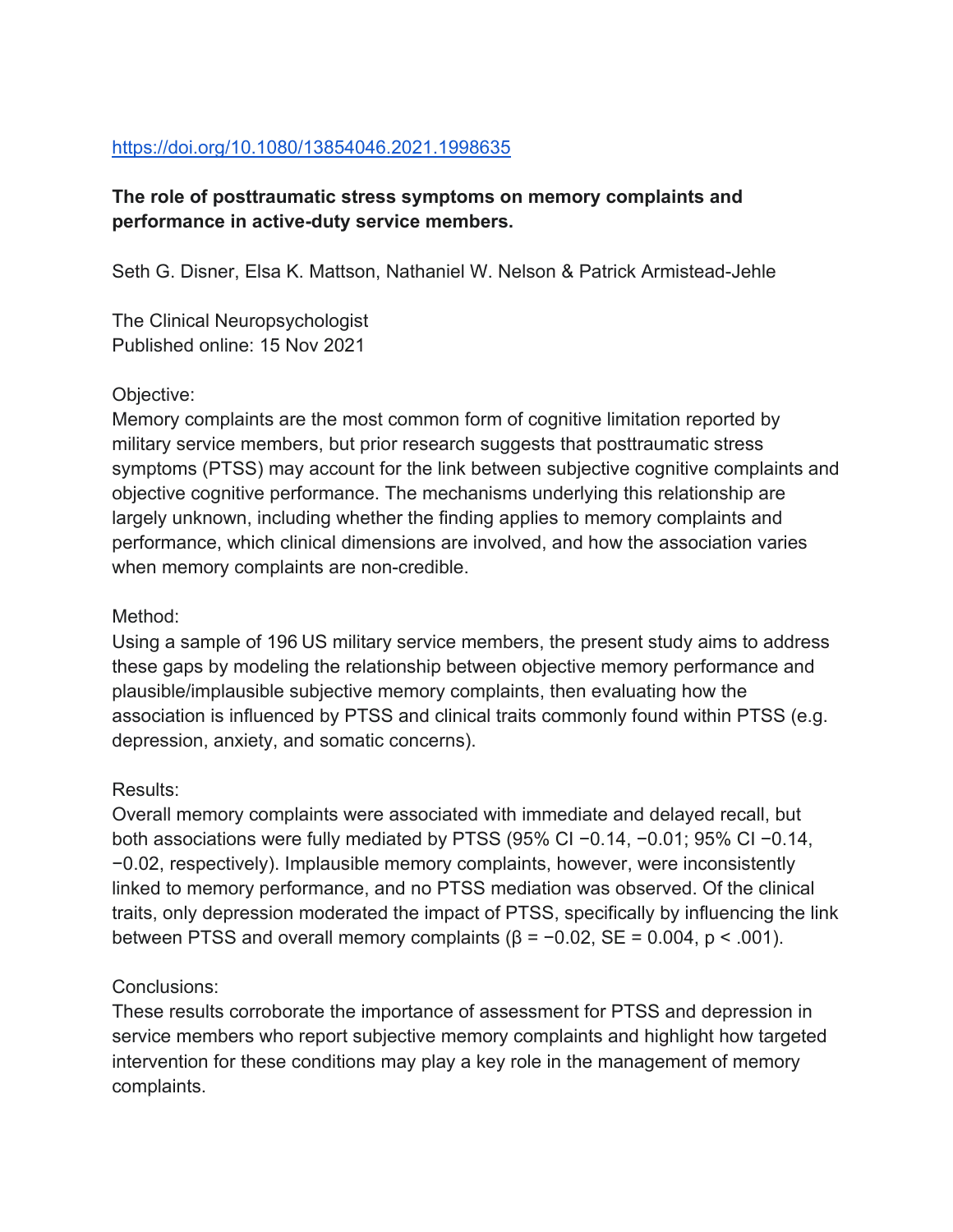### https://doi.org/10.1016/j.psychres.2021.114292

# **Mental health symptoms among American veterans during the COVID-19 Pandemic.**

ER Pedersen, JP Davis, J Prindle, RE Fitzke, DD Tran, S Saba

Psychiatry Research Volume 306, December 2021

**Highlights** 

—--

- Veteran participants assessed throughout one year of the COVID-19 pandemic experienced significant increases in their symptoms of posttraumatic stress disorder, depression, and anxiety over time.
- Those who screened positive for pre-pandemic alcohol use disorder or cannabis use disorder had higher symptoms prior to the pandemic and throughout the course of the pandemic.
- Outreach, prevention, and intervention efforts are needed for veterans in the post-pandemic period, especially for those with co-occurring substance use disorders and mental health symptoms.

### **Abstract**

—--

We examined the symptom trajectories of posttraumatic stress disorder (PTSD), depression, and anxiety among 1,230 American veterans assessed online one month prior to the COVID-19 outbreak in the United States (February 2020) through the next year (August 2020, November 2020, February 2021). Veterans slightly increased mental health symptoms over time and those with pre-pandemic alcohol and cannabis use disorders reported greater symptoms compared to those without. Women and racial/ethnic minority veterans reported greater symptoms pre-pandemic but less steep increases over time compared to men and white veterans. Findings point to the continued need for mental health care efforts with veterans.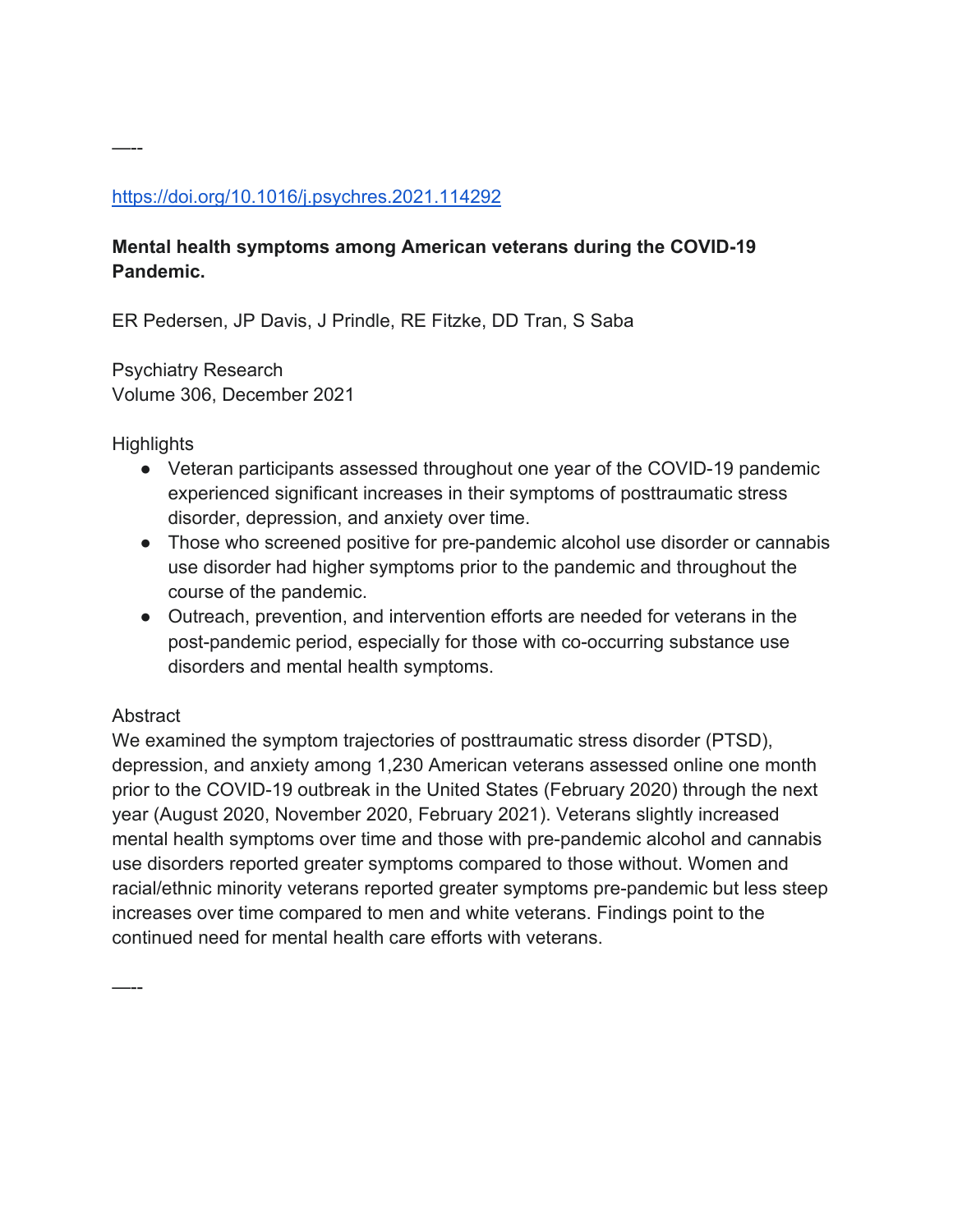#### https://doi.org/10.1080/13554794.2021.2002912

### **Risk factors for decline in cognitive performance following deployment-related mild traumatic brain injury: A preliminary report.**

Maya Troyanskaya, Nicholas J. Pastorek, Elisabeth A. Wilde, Kathryn A. Tombridge, Alyssa M. Day, Harvey S. Levin & Randall S. Scheibel

Neurocase Published online: 16 Nov 2021

Thorough identification of risk factors for delayed decline in cognitive performance following combat-related mild traumatic brain injury (mTBI) is important for guiding comprehensive post-deployment rehabilitation. In a sample of veterans who reported at least one deployment-related mTBI, preliminary results indicate that factors including a history of loss of consciousness over 1 min, current obesity and hypertension, and Black race were more prevalent in those with decreased scores on a measure of memory function. These factors should be considered by clinicians and researchers working with current and former military personnel.

—--

https://doi.org/10.1016/j.beth.2021.11.003

### **A Pilot Randomized Controlled Trial of the Insomnia Coach Mobile App to Assess Its Feasibility, Acceptability, and Potential Efficacy.**

E Kuhn, KE Miller, D Puran, J Wielgosz, SLY Williams, JE Owen, BK Jaworski, HW Hallenbeck, S McCaslin, K Taylor

Behavior Therapy Available online 19 November 2021

**Highlights** 

- The Insomnia Coach mobile app is a scalable, self-guided method to deliver CBT-I.
- Veterans with insomnia symptoms found the app feasible and acceptable to use.
- Insomnia Coach showed improvements on select sleep and mental health symptoms.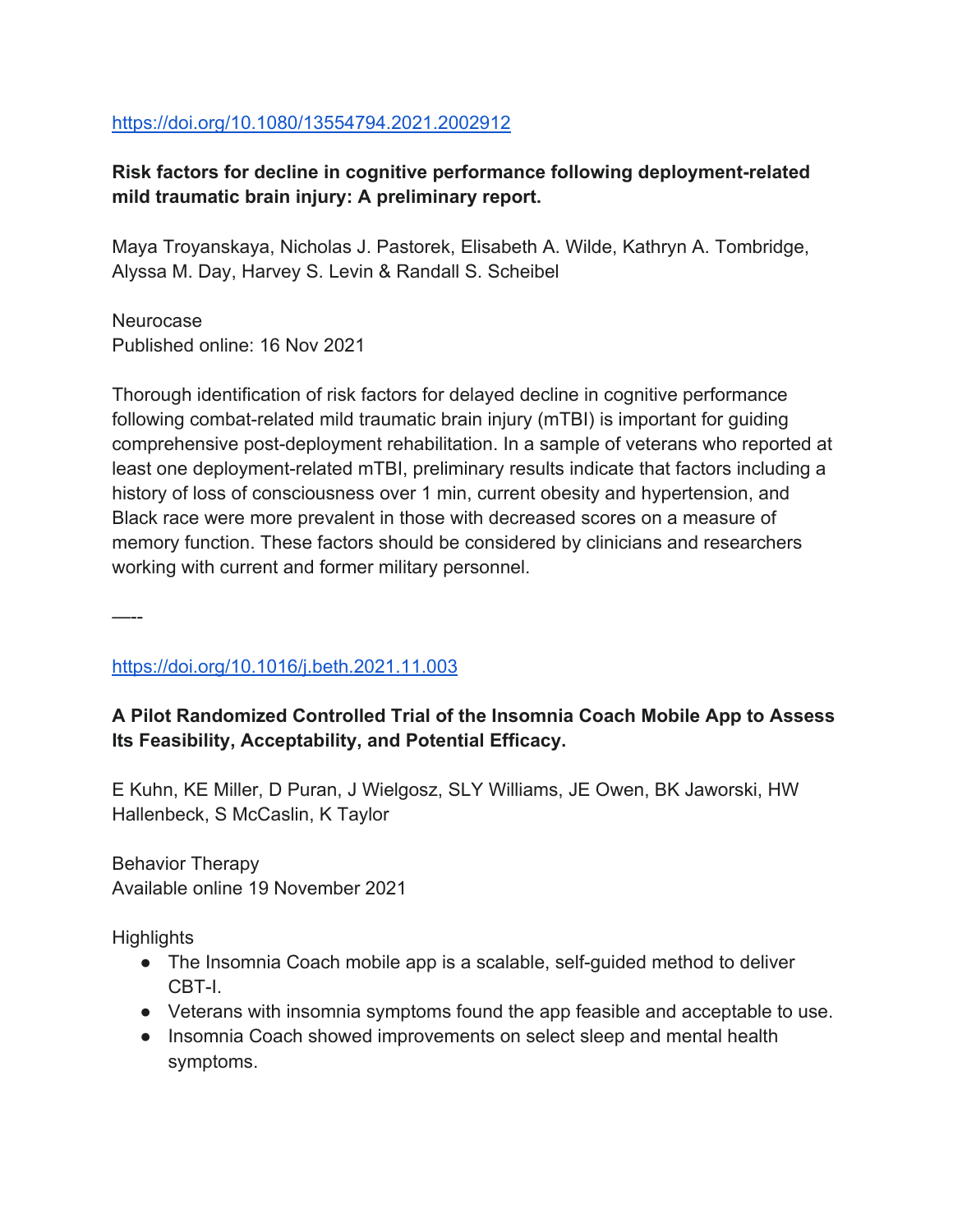### **Abstract**

Insomnia is highly prevalent among military veterans but access to cognitive behavioral therapy for insomnia (CBT-I) is limited. Thus, this study examined the feasibility, acceptability, and potential efficacy of Insomnia Coach, a CBT-I-based, free, selfmanagement mobile app. Fifty U.S. veterans, who were mostly male (58%) and mean age 44.5 (range = 28 to 55) years with moderate insomnia symptoms were randomized to Insomnia Coach ( $n = 25$ ) or a waitlist control condition ( $n = 25$ ) for 6 weeks. Participants completed self-report measures and sleep diaries at baseline, posttreatment, and follow-up (12 weeks post-randomization), and app participants ( $n = 15$ ) completed a qualitative interview at post-treatment. Findings suggest that Insomnia Coach is feasible to use, with three-quarters of participants using the app through 6 weeks and engaging with active elements. For acceptability, perceptions of Insomnia Coach were very favorable based on both self-report and qualitative interview responses. Finally, for potential efficacy, at post-treatment, a larger proportion of Insomnia Coach (28%) than waitlist control participants (4%) achieved clinically significant improvement ( $p = .049$ ) and there was a significant treatment effect on daytime sleep-related impairment ( $d = -0.6$ ,  $p = .044$ ). Additional treatment effects emerged at follow-up for insomnia severity (d = -1.1,  $p = .001$ ), sleep onset latency (d = -0.6,  $p = .021$ ), global sleep quality (d = -0.9,  $p = .002$ ), and depression symptoms (d = -0.8,  $p = 012$ ). These findings provide preliminary evidence that among veterans with moderate insomnia symptoms a CBT-I-based self-management app is feasible, acceptable, and promising for improving insomnia severity and other sleep-related outcomes. Given the vast unmet need for insomnia treatment in the population, Insomnia Coach may provide an easily accessible, convenient public health intervention for individuals not receiving care.

-----

### **Links of Interest**

Military suicides are increasing. Theater of War is offering more than just a show of sympathy.

Through performance and discussion, soldiers find new meaning in ancient Greek drama

https://www.washingtonpost.com/theater-dance/2022/01/01/theater-of-war-suicideprevention/

Staff Perspective: Digging Deeper https://deploymentpsych.org/blog/staff-perspective-digging-deeper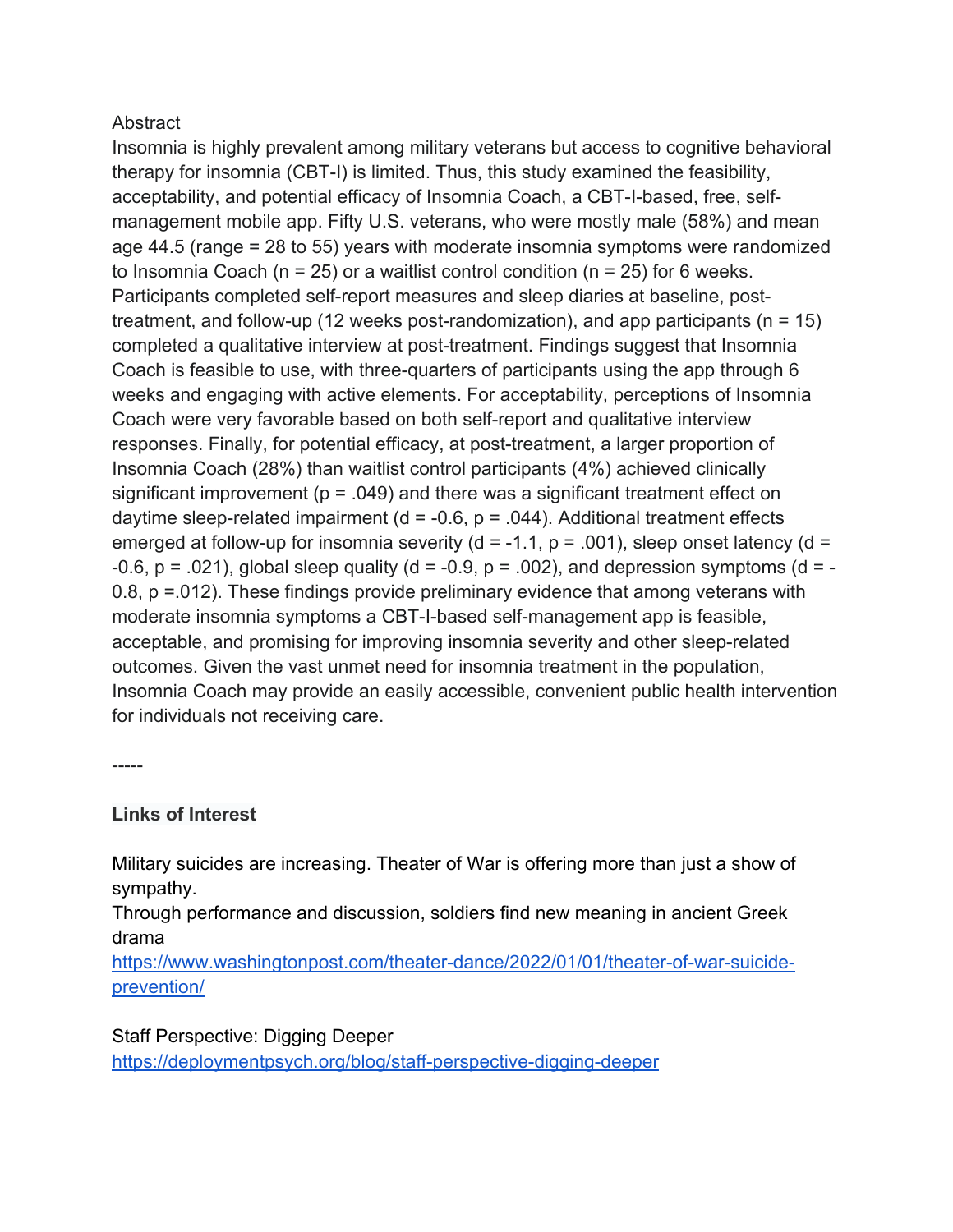#### Eight Tips to Get Better, More Restful Sleep

https://www.health.mil/News/Articles/2022/01/03/Eight-Tips-to-Get-Better-More-Restful-Sleep

Why Less Sunlight in the Wintertime Can Put You at Risk of Depression https://www.health.mil/News/Articles/2021/12/07/Why-Less-Sunlight-in-the-Wintertime-Can-Put-You-at-Risk-of-Depression

More people are joining the Air Force in their late 30s https://www.airforcetimes.com/news/your-air-force/2022/01/05/more-people-are-joiningthe-air-force-in-their-late-30s/

Turning Pain Into Prose https://www.maketheconnection.net/read-stories/turning-pain-into-prose/

Air Force to Announce Working Group to Study Resilience, Mental Health https://www.airforcemag.com/air-force-to-announce-working-group-resilience-mentalhealth/

-----

# **Resource of the Week: Provisional Numbers and Rates of Suicide by Month and Demographic Characteristics: United States, 2020**

From the Centers for Disease Control and Prevention, Division of Vital Statistics:

#### **Objectives**

This report presents provisional numbers of deaths due to suicide by demographic characteristics (sex and race and Hispanic origin) and by month for 2020 and compares them with final numbers for 2019. Both age-adjusted and age-specific suicide rates are presented by sex and race and Hispanic origin and compared with final 2019 rates.

#### Methods

Data are based on 99% of all 2020 death records received and processed by the National Center for Health Statistics as of May 19, 2021. Comparisons are made with final 2019 data. Deaths due to suicide were identified using International Classification of Diseases, 10th Revision underlying cause-of-death codes U03, X60–X84, and Y87.0.